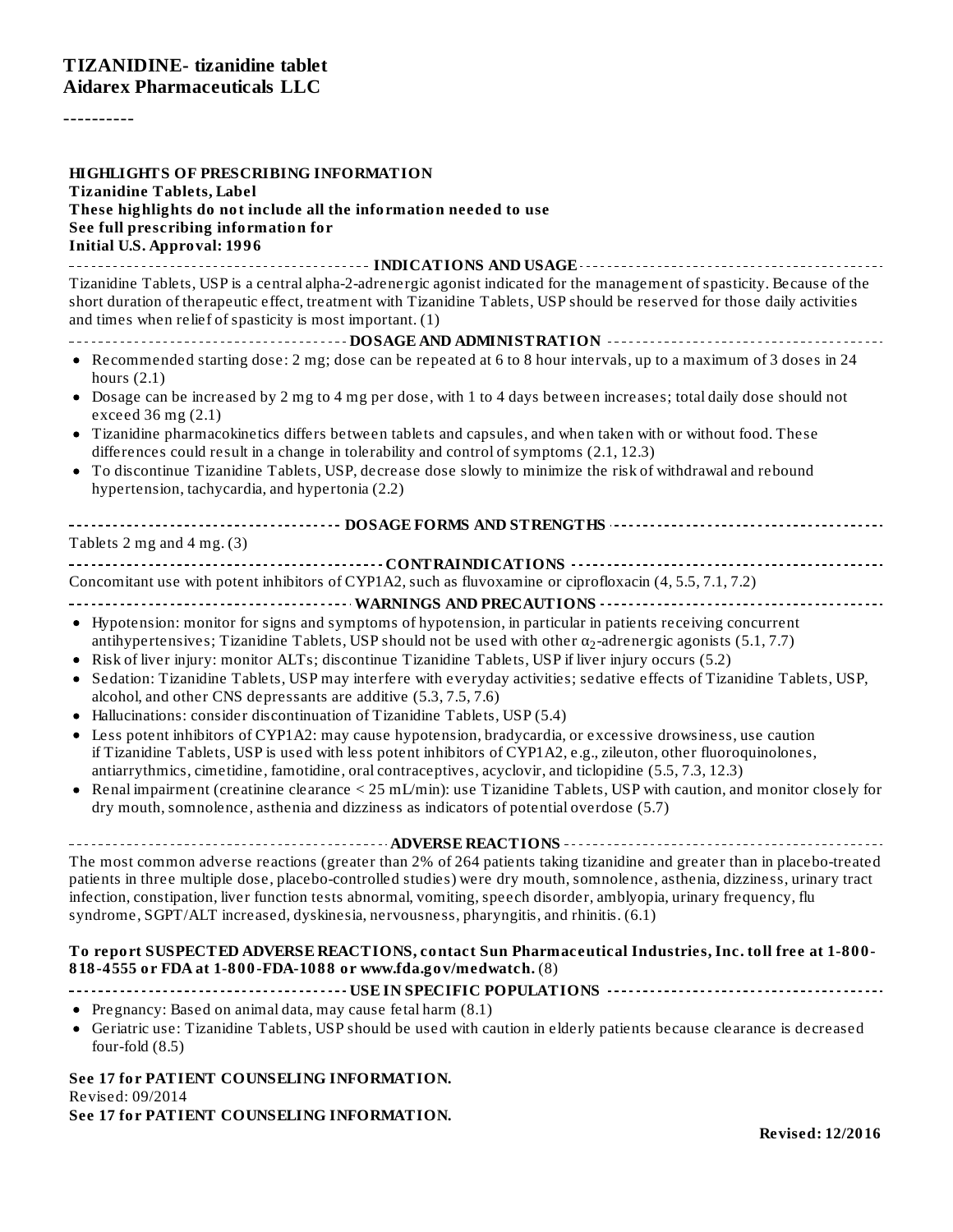**FULL PRESCRIBING INFORMATION: CONTENTS\* HIGHTLIGHTS OF PRESCRIBING INFORMATION FULL PRESCRIBING INFORMATION: CONTENT\* 1 INDICATIONS & USAGE 2 DOSAGE & ADMINISTRATION 3 DOSAGE FORMS & STRENGTHS 4 CONTRAINDICATIONS 5 WARNINGS AND PRECAUTIONS 6 ADVERSE REACTIONS 7 DRUG INTERACTIONS 8 USE IN SPECIFIC POPULATIONS** 8.1 Pregnancy 8.3 Nursing Mothers 8.4 Pediatric Use 8.5 Geriatric Use 8.6 Impaired Renal Function 8.7 Impaired Hepatic Function **9 DRUG ABUSE AND DEPENDENCE** 9.2 Abuse 9.3 Dependence **10 OVERDOSAGE 11 DESCRIPTION 12 CLINICAL PHARMACOLOGY** 12.1 Mechanism of Action 12.3 Pharmacokinetics **13 NONCLINICAL TOXICOLOGY** 13.1 Carcinogenesis & Mutagenesis & Impairment Of Fertility **14 CLINICAL STUDIES 16 HOW SUPPLIED/STORAGE AND HANDLING 17 PATIENT COUNSELING INFORMATION**

\* Sections or subsections omitted from the full prescribing information are not listed.

#### **FULL PRESCRIBING INFORMATION**

#### **HIGHTLIGHTS OF PRESCRIBING INFORMATION**

**Thes e highlights do not include all the information needed to us e Tizanidine Tablets, USP safely and effectively. See full pres cribing information for Tizanidine Tablets, USP.**

**Tizanidine Tablets, USP (tizanidine hydrochloride) tablets, for oral us e Initial U.S. Approval: 1996**

#### **INDICATIONS AND USAGE**

Tizanidine Tablets, USP is a central alpha-2-adrenergic agonist indicated for the management of spasticity. Because of the short duration of therapeutic effect, treatment with Tizanidine Tablets, USP should be reserved for those daily activities and times when relief of spasticity is most important. (1)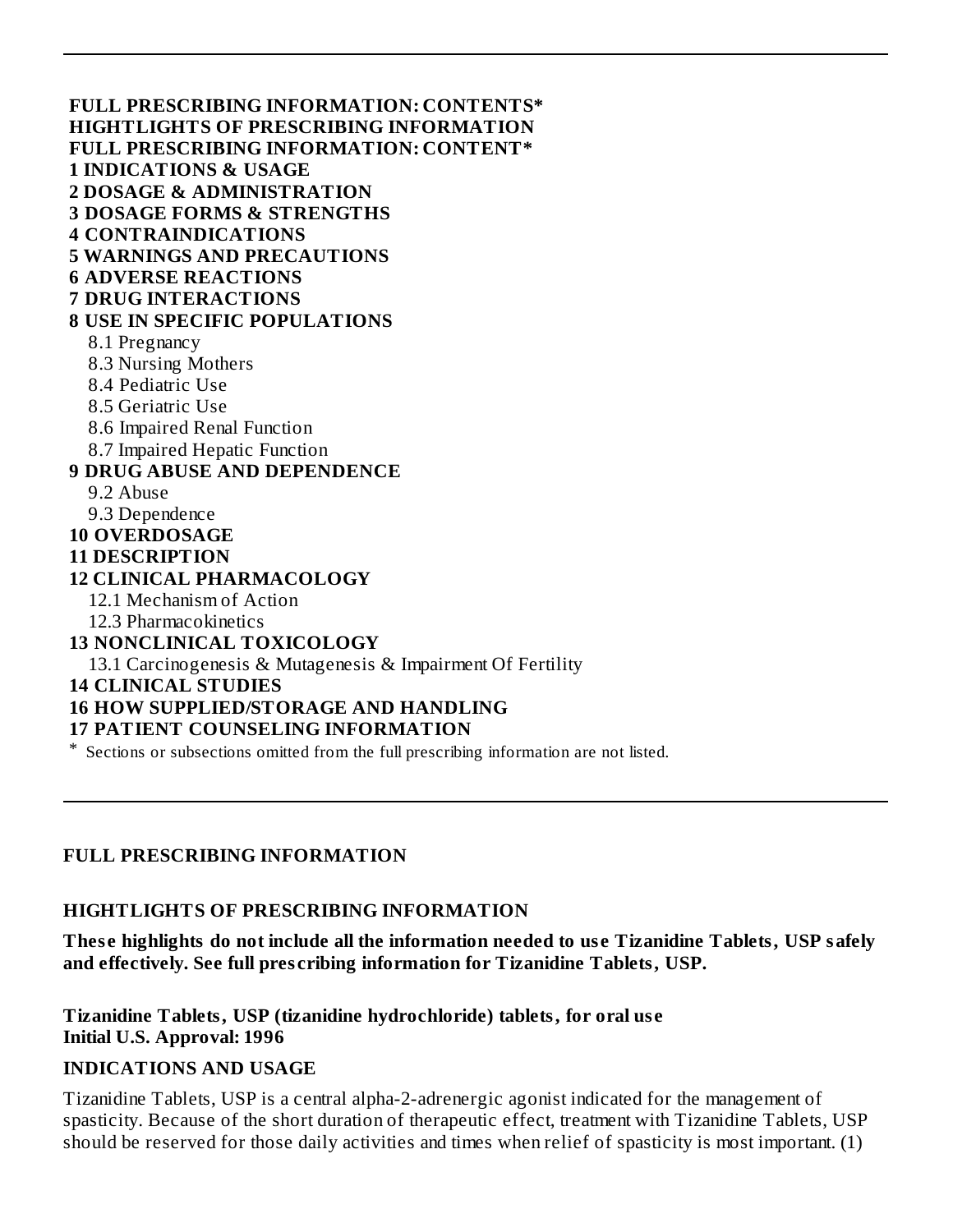### **DOSAGE AND ADMINISTRATION**

- Recommended starting dose: 2 mg; dose can be repeated at 6 to 8 hour intervals, up to a maximum of 3 doses in 24 hours (2.1)
- Dosage can be increased by 2 mg to 4 mg per dose, with 1 to 4 days between increases; total daily dose should not exceed 36 mg (2.1)
- Tizanidine pharmacokinetics differs between tablets and capsules, and when taken with or without food. These differences could result in a change in tolerability and control of symptoms (2.1, 12.3)
- To discontinue Tizanidine Tablets, USP, decrease dose slowly to minimize the risk of withdrawal and rebound hypertension, tachycardia, and hypertonia (2.2)

## **DOSAGE FORMS AND STRENGTHS**

• Tablets 2 mg and 4 mg  $(3)$ 

## **CONTRAINDICATIONS**

Concomitant use with potent inhibitors of CYP1A2, such as fluvoxamine or ciprofloxacin (4,5.5, 7.1, 7.2)

## **WARNINGS AND PRECAUTIONS**

- Hypotension: monitor for signs and symptoms of hypotension, in particular in patients receiving concurrent antihypertensives; Tizanidine Tablets, USP should not be used with other  $\alpha_2$ -adrenergic agonists (5.1, 7.7)
- Risk of liver injury: monitor ALTs; discontinue Tizanidine Tablets, USP if liver injury occurs (5.2)
- Sedation: Tizanidine Tablets, USP may interfere with everyday activities; sedative effects of Tizanidine Tablets, USP, alcohol, and other CNS depressants are additive (5.3, 7.5, 7.6)
- Hallucinations: consider discontinuation of Tizanidine Tablets, USP (5.4)
- Less potent inhibitors of CYP1A2: may cause hypotension, bradycardia, or excessive drowsiness, use caution if Tizanidine Tablets, USP is used with less potent inhibitors of CYP1A2, e.g., zileuton, other fluoroquinolones, antiarrythmics, cimetidine, famotidine, oral contraceptives, acyclovir, and ticlopidine (5.5, 7.3,12.3)
- Renal impairment (creatinine clearance < 25 mL/min): use Tizanidine Tablets, USP with caution, and monitor closely for dry mouth, somnolence, asthenia and dizziness as indicators of potential overdose (5.7)

# **ADVERSE REACTIONS**

The most common adverse reactions (greater than 2% of 264 patients taking tizanidine and greater than in placebo-treated patients in three multiple dose, placebo-controlled studies) were dry mouth, somnolence, asthenia, dizziness, urinary tract infection, constipation, liver function tests abnormal, vomiting, speech disorder, amblyopia, urinary frequency, flu syndrome, SGPT/ALT increased, dyskinesia, nervousness, pharyngitis, and rhinitis. (6.1)

### **To report SUSPECTED ADVERSE REACTIONS, contact Sun Pharmaceutical Industries, Inc. toll free at 1-800-818-4555 or FDA at 1-800-FDA-1088 or www.fda.gov/medwatch.**

# **USE IN SPECIFIC POPULATIONS**

- Pregnancy: Based on animal data, may cause fetal harm  $(8.1)$
- Geriatric use: Tizanidine Tablets, USP should be used with caution in elderly patients because clearance is decreased four-fold (8.5)

# **See 17 for PATIENT COUNSELING INFORMATION.**

Revised: 09/2014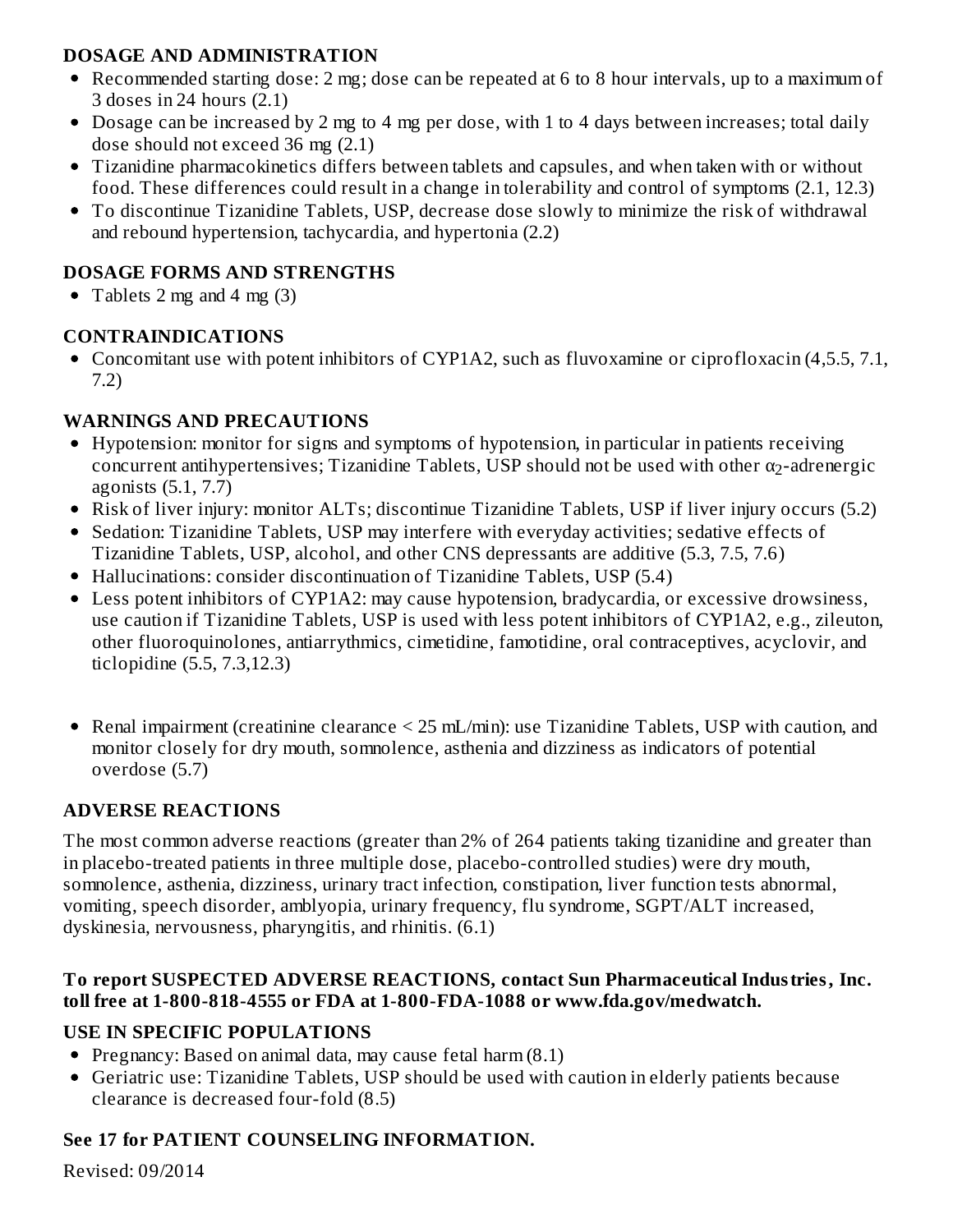#### **FULL PRESCRIBING INFORMATION: CONTENT\***

- 1 INDICATIONS AND USAGE
- 2 DOSAGE AND ADMINISTRATION
- 2.1 Dosing Information
- 2.2 Dosing in Patients with Renal Impairment
- 2.3 Dosing in Patients with Hepatic Impairment
- 2.4 Drug Discontinuation
- 3 DOSAGE FORMS AND STRENGTHS
- 4 CONTRAINDICATIONS
- 5 WARNINGS AND PRECAUTIONS
- 5.1 Hypotension
- 5.2 Risk of Liver Injury
- 5.3 Sedation
- 5.4 Hallucinosis/Psychotic-Like Symptoms
- 5.5 Interaction with CYP1A2 Inhibitors
- 5.6 Hypersensitivity Reactions
- 5.7 Increased Risk of Adverse Reactions in Patients with Renal Impairment
- 5.8 Withdrawal Adverse Reactions
- 6 ADVERSE REACTIONS
- 6.1 Clinical Trials Experience
- 6.2 Post-Marketing Experience
- 7 DRUG INTERACTIONS
- 7.1 Fluvoxamine
- 7.2 Ciprofloxacin
- 7.3 CYP1A2 Inhibitors other than Fluvoxamine and Ciprofloxacin
- 7.4 Oral Contraceptives
- 7.5 Alcohol
- 7.6 Other CNS Depressants
- $7.7 \alpha$  2 -adrenergic agonists
- 8 USE IN SPECIFIC POPULATIONS
- 8.1 Pregnancy
- 8.3 Nursing mothers
- 8.4 Pediatric use
- 8.5 Geriatric use
- 8.6 Impaired Renal Function
- 8.7 Impaired Hepatic Function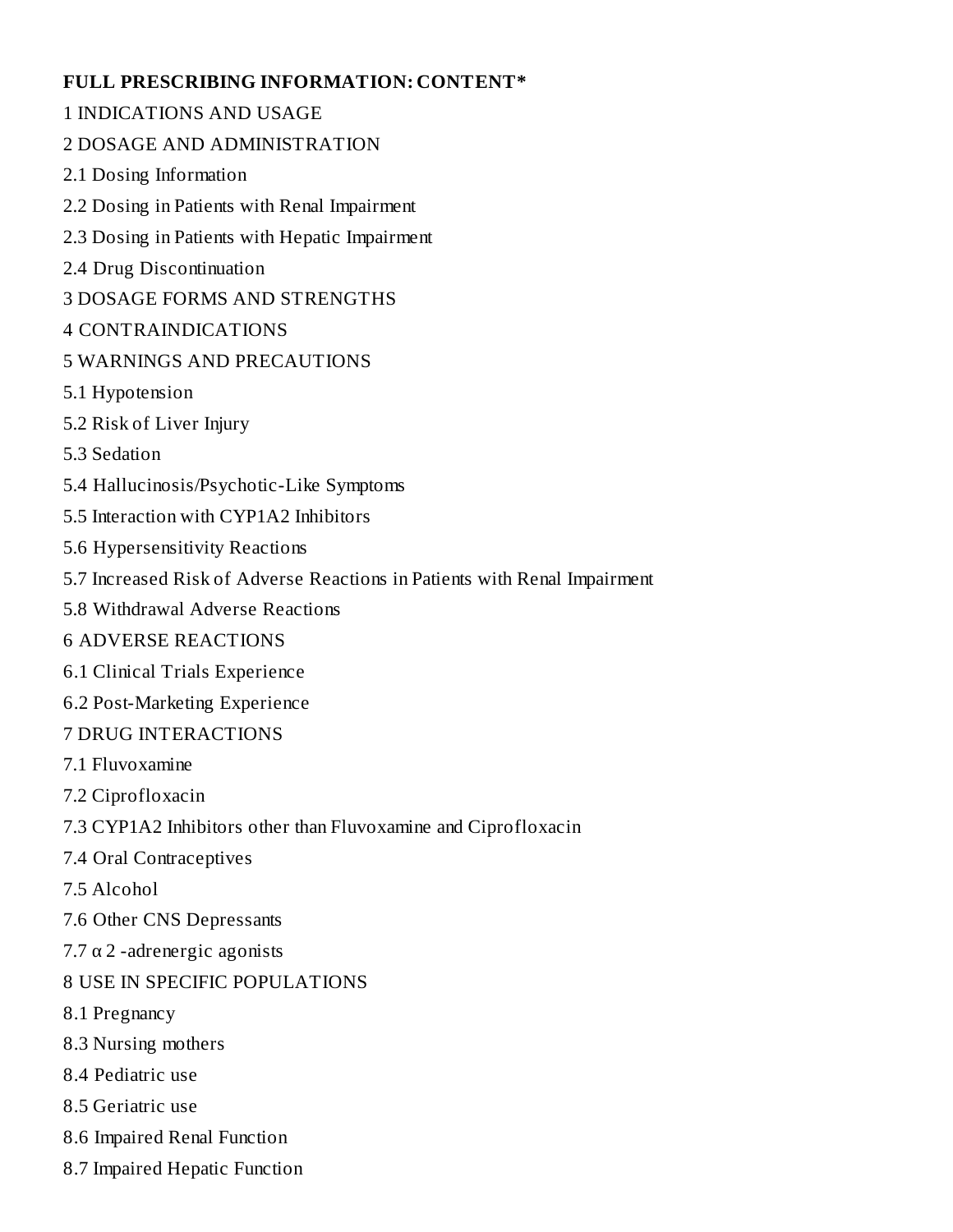9 DRUG ABUSE AND DEPENDENCE

9.2 Abuse

9.3 Dependence

10 OVERDOSAGE

11 DESCRIPTION

12 CLINICAL PHARMACOLOGY

12.1 Mechanism of action

12.3 Pharmacokinetics

13 NONCLINICAL TOXICOLOGY

13.1 Carcinogenesis, mutagenesis, impairment of fertility

14 CLINICAL STUDIES

16 HOW SUPPLIED/STORAGE AND HANDLING

16.2 Tizanidine Tablets, USP

17 PATIENT COUNSELING INFORMATION

## **\*Sections or subs ections omitted from the full pres cribing information are not listed.**

### **1 INDICATIONS & USAGE**

TizanidineTablets, USP is a central alpha-2-adrenergic agonist indicated for themanagement of spasticity. Because of the short duration of therapeutic effect,treatment with Tizanidine Tablets, USP should be reserved for those dailyactivities and times when relief of spasticity is most important [*see Dosage andAdministration(2.1)*].

## **2 DOSAGE & ADMINISTRATION**

## **2.1 Dosing Information**

Tizanidine Tablets, USP tablets may be prescribed with or without food. Once the formulation has been selected and the decision to take with or without food has been made, this regimen should not be altered.

Food has complex effects on tizanidine pharmacokinetics, which differ with the different formulations. Tizanidine Capsules and Tizanidine Tablets, USP are bioequivalent to each other under fasting conditions (more than 3 hours after a meal), but not under fed conditions (within 30 minutes of a meal). These pharmacokinetic differences may result in clinically significant differences when switching administration of tablet and capsules and when switching administration between the fed or fasted state. These changes may result in increased adverse events, or delayed or more rapid onset of activity, depending upon the nature of the switch. For this reason, the prescriber should be thoroughly familiar with the changes in kinetics associated with these different conditions [*see Clinical Pharmacology (12.3)*].

The recommended starting dose is 2 mg. Because the effect of Tizanidine Tablets, USP peaks at approximately 1 to 2 hours post-dose and dissipates between 3 to 6 hours post-dose, treatment can be repeated at 6 to 8 hour intervals, as needed, to a maximum of three doses in 24 hours.

Dosage can be gradually increased by 2 mg to 4 mg at each dose, with 1 to 4 days between dosage increases, until a satisfactory reduction of muscle tone is achieved. The total daily dose should not exceed 36 mg. Single doses greater than 16 mg have not been studied.

## **2.2 Dosing in Patients with Renal Impairment**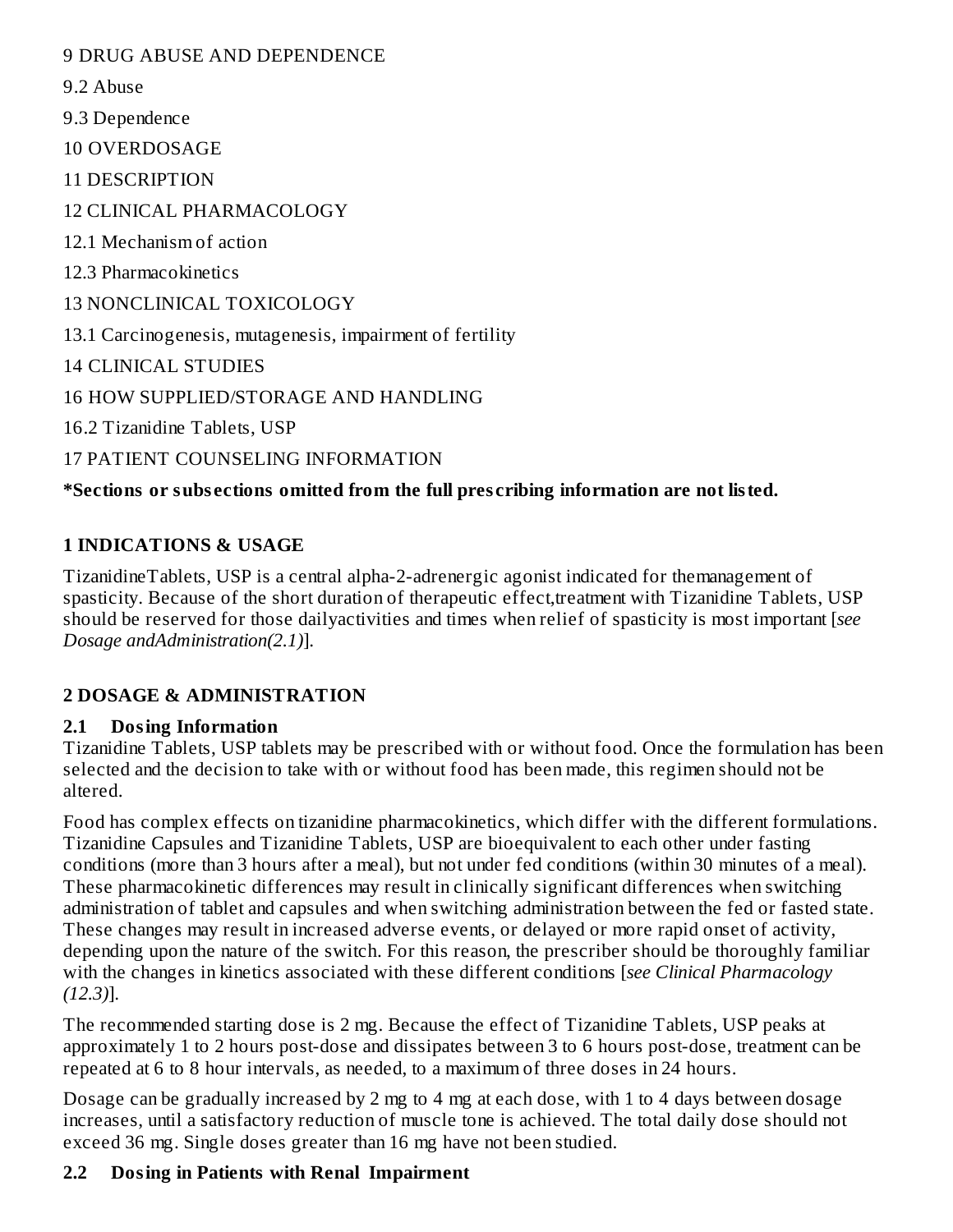Tizanidine Tablets, USP should be used with caution in patients with renal insufficiency (creatinine clearance < 25 mL/min), as clearance is reduced by more than 50%. In these patients, during titration, the individual doses should be reduced. If higher doses are required, individual doses rather than dosing frequency should be increased [*see Warnings and Precautions (5.7)*].

## **2.3 Dosing in Patients with Hepatic Impairment**

Tizanidine Tablets, USP should be used with caution in patients with any hepatic impairment. In these patients, during titration, the individual doses should be reduced. If higher doses are required, individual doses rather than dosing frequency should be increased. Monitoring of aminotransferase levels is recommended for baseline and 1 month after maximum dose is achieved, or if hepatic injury is suspected. [*see Use in Specific Populations (8.7)*]

## **2.4 Drug Dis continuation**

If therapy needs to be discontinued, particularly in patients who have been receiving high doses (20 mg to 36 mg daily) for long periods (9 weeks or more) or who may be on concomitant treatment with narcotics, the dose should be decreased slowly (2 mg to 4 mg per day) to minimize the risk of withdrawal and rebound hypertension, tachycardia, and hypertonia [*see Drug Abuse and Dependence (9.3)].*

# **3 DOSAGE FORMS & STRENGTHS**

Tizanidine Tablets, USP 2 mg are white to off-white, round, flat beveled, uncoated tablets debossed with product code "502" on one side, and bisecting score on the other.

Tizanidine Tablets, USP 4 mg are white to off-white, round, flat beveled, uncoated tablets debossed with product code "503" on one side, and quadrisecting score on the other.

# **4 CONTRAINDICATIONS**

Tizanidine Tablets, USP is contraindicated in patientstaking potent inhibitors of CYP1A2, such as fluvoxamine or ciprofloxacin [*see Drug Interactions (7.1,* 7.2*)*].

# **5 WARNINGS AND PRECAUTIONS**

## **5.1 Hypotension**

Tizanidine is an  $\alpha_2$ -adrenergic agonist that can produce hypotension. Syncope has been reported in the post marketing setting. The chance of significant hypotension may possibly be minimized by titration of the dose and by focusing attention on signs and symptoms of hypotension prior to dose advancement. In addition, patients moving from a supine to fixed upright position may be at increased risk for hypotension and orthostatic effects.

Monitor for hypotension when Tizanidine Tablets, USP is used in patients receiving concurrent antihypertensive therapy. It is not recommended that Tizanidine Tablets, USP be used with other  $\alpha_2$ adrenergic agonists. Clinically significant hypotension (decreases in both systolic and diastolic pressure) has been reported with concomitant administration of either fluvoxamine or ciprofloxacin and single doses of 4 mg of Tizanidine Tablets, USP. Therefore, concomitant use of Tizanidine Tablets, USP with fluvoxamine or with ciprofloxacin, potent inhibitors of CYP1A2, is contraindicated [*see Contraindications (4)andDrug Interactions (7.1,* 7.2*)*].

# **5.2 Risk of Liver Injury**

Tizanidine Tablets, USP may cause hepatocellular liver injury. Tizanidine Tablets, USP should be used with caution in patients with any hepatic impairment. Monitoring of aminotransferase levels is recommended for baseline and 1 month after maximum dose is achieved, or if hepatic injury is suspected. [*see Dosage and Administration (2.3) and Use in Specific Populations (8.7)*]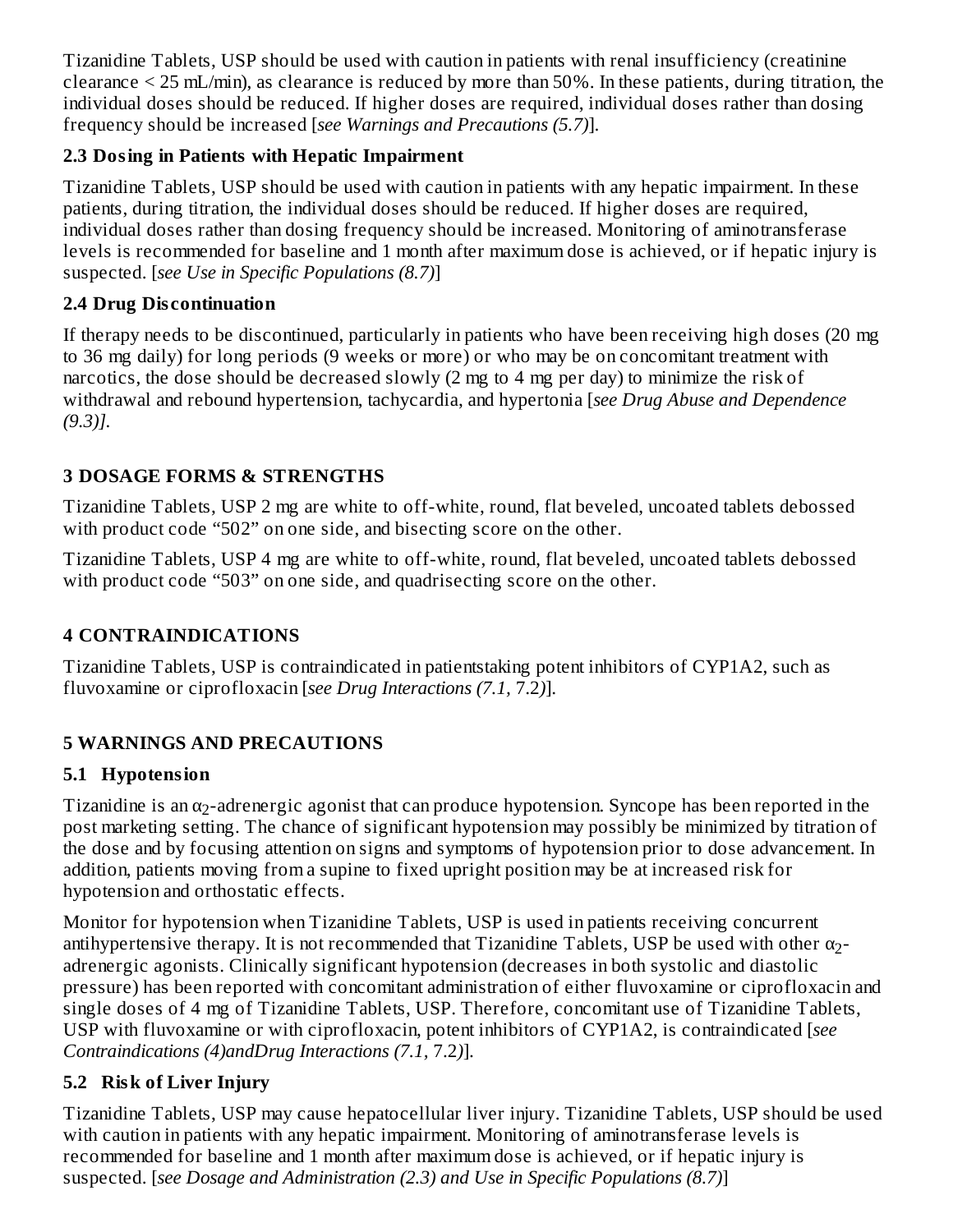## **5.3 Sedation**

Tizanidine Tablets, USP can cause sedation, which may interfere with everyday activity. In the multiple dose studies, the prevalence of patients with sedation peaked following the first week of titration and then remained stable for the duration of the maintenance phase of the study. The CNS depressant effects of Tizanidine Tablets, USP with alcohol and other CNS depressants (e.g., benzodiazepines, opioids, tricyclic antidepressants) may be additive. Monitor patients who take Tizanidine Tablets, USP with another CNS depressant for symptoms of excess sedation. [*see Drug Interactions (7.5,* 7.6*)*]

### **5.4 Hallucinosis/Psychotic-Like Symptoms**

Tizanidine Tablets, USP use has been associated with hallucinations. Formed, visual hallucinations or delusions have been reported in 5 of 170 patients (3%) in two North American controlled clinical studies. Most of the patients were aware that the events were unreal. One patient developed psychosis in association with the hallucinations. One patient among these 5 continued to have problems for at least 2 weeks following discontinuation of tizanidine. Consider discontinuing Tizanidine Tablets, USP in patients who develop hallucinations.

### **5.5 Interaction with CYP1A2 Inhibitors**

Because of potential drug interactions, Tizanidine Tablets, USP is contraindicated in patients taking potent CYP1A2 inhibitors, such as fluvoxamine or ciprofloxacin. Adverse reactions such as hypotension, bradycardia, or excessive drowsiness can occur when Tizanidine Tablets, USP is taken with other CYP1A2 inhibitors, such as zileuton, fluoroquinolones other than ciprofloxacin (which is contraindicated), antiarrythmics (amiodarone, mexiletine, propafenone), cimetidine, famotidine, oral contraceptives, acyclovir, and ticlopidine). Concomitant use should be avoided unless the necessity for Tizanidine Tablets, USP therapy is clinically evident. In such a case, use with caution. [*see Drug Interactions (7.3) and Clinical Pharmacology (12.3)*]

### **5.6 Hypers ensitivity Reactions**

Tizanidine Tablets, USP can cause anaphylaxis. Signs and symptoms including respiratory compromise, urticaria, and angioedema of the throat and tongue have been reported. Patients should be informed of the signs and symptoms of severe allergic reactions and instructed to discontinue Tizanidine Tablets, USP and seek immediate medical care should these signs and symptoms occur. [*see Contraindications (4)*]

## **5.7 Increas ed Risk of Advers e Reactions in Patients with Renal Impairment**

Tizanidine Tablets, USP should be used with caution in patients with renal insufficiency (creatinine clearance < 25 mL/min), as clearance is reduced by more than 50%. In these patients, during titration, the individual doses should be reduced. If higher doses are required, individual doses rather than dosing frequency should be increased. These patients should be monitored closely for the onset or increase in severity of the common adverse events (dry mouth, somnolence, asthenia and dizziness) as indicators of potential overdose. [*see Dosage and Administration (2.2) and Use in Specific Populations (8.6)*]

### **5.8 Withdrawal Advers e Reactions**

Withdrawal adverse reactions include rebound hypertension, tachycardia, and hypertonia. To minimize the risk of these reactions, particularly in patients who have been receiving high doses (20 to 28 mg daily) for long periods of time (9 weeks or more) or who may be on concomitant treatment with narcotics, the dose should be decreased slowly (2 to 4 mg per day). *[see Dosage and Administration (2.2)]*

### **6 ADVERSE REACTIONS**

The following adverse reactions are described elsewhere in other sections of the prescribing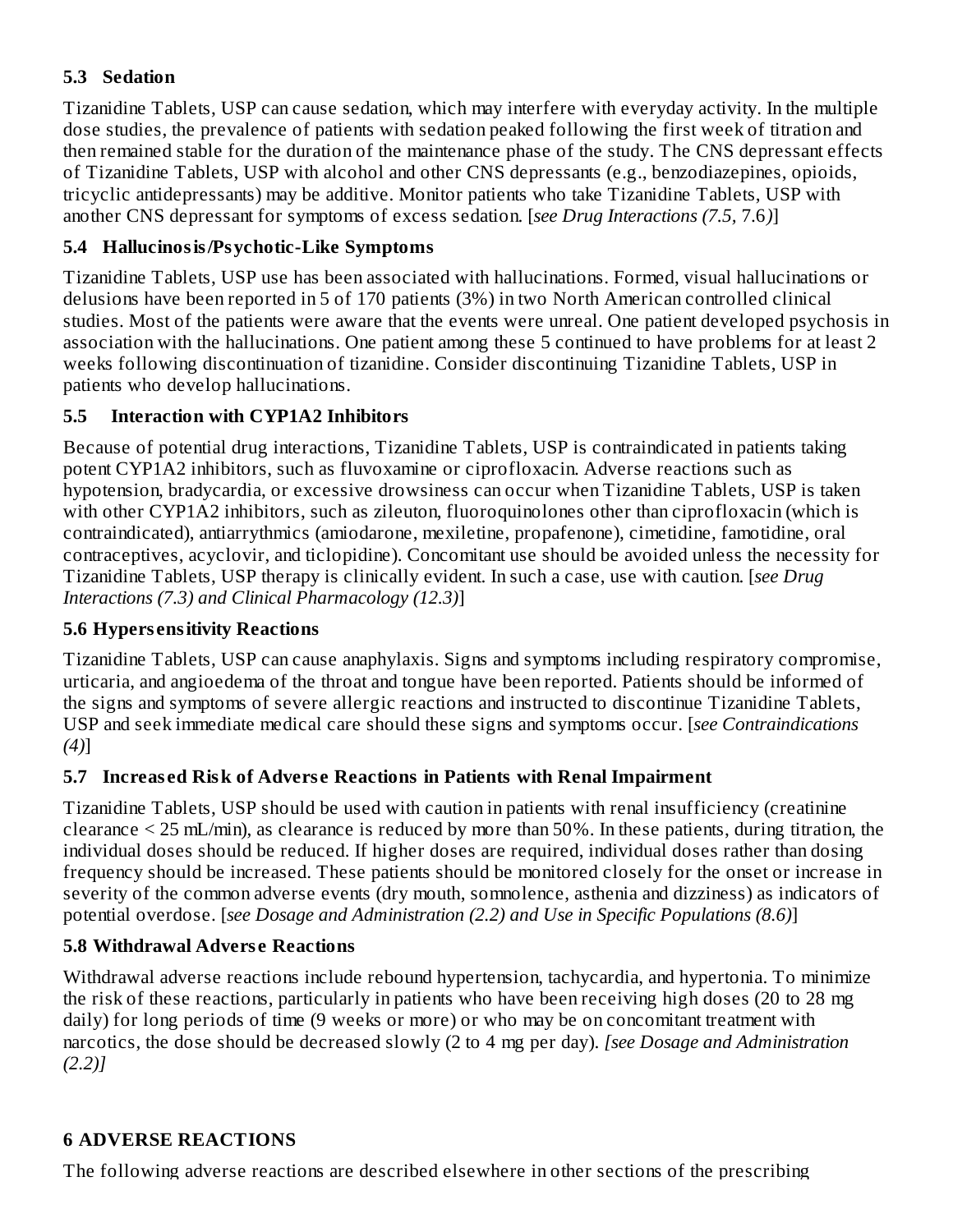information:

- Hypotension [*see Warnings and Precautions (5.1)*]
- Liver Injury [*see Warnings and Precautions (5.2)*]
- Sedation [*see Warnings and Precautions (5.3)*]
- Hallucinosis/Psychotic-Like Symptoms [*see Warnings and Precautions (5.4)*]
- Hypersensitivity Reactions [*see Warnings and Precautions (5.6)*]

### **6.1 Clinical Trials Experience**

Because clinical studies are conducted under widely varying conditions, adverse reaction rates observed in the clinical studies of a drug cannot be directly compared to rates in the clinical studies of another drug and may not reflect the rates observed in clinical practice.

Three double-blind, randomized, placebo controlled -clinical studies were conducted to evaluate the effect of tizanidine on spasticity control. Two studies were conducted in patients with multiple sclerosis and one in patients with spinal cord injury. Each study had a 13-week active treatment period which included a 3-week titration phase to the maximum tolerated dose up to 36 mg/day in three divided doses, a 9-week plateau phase where the dose of tizanidine was held constant and a 1-week dose tapering. In all, 264 patients received tizanidine and 261 patients received placebo. Across the three studies patient ages ranged from 15–69 years and 51.4 percent were women. The median dose during the plateau phase ranged from 20–28 mg/day.

The most frequent adverse reactions reported in multiple dose, placebo-controlled clinical studies involving 264 patients with spasticity were dry mouth, somnolence/sedation, asthenia (weakness, fatigue and/or tiredness) and dizziness. Three-quarters of the patients rated the events as mild to moderate and one-quarter of the patients rated the events as being severe. These events appeared to be dose related.

Table 1 lists signs and symptoms that were reported in greater than 2% of patients in three multiple dose, placebo-controlled studies who received Tizanidine Tablets, USP where the frequency in the Tizanidine Tablets, USP group was greater than the placebo group. For comparison purposes, the corresponding frequency of the event (per 100 patients) among placebo treated patients is also provided.

| Table 1: Multiple Dose, Placebo-Controlled Studies—Frequent (>2%) Adverse Reactions<br>Reported for Which Tizanidine Tablets, USP Incidence is Greater than Placebo |                   |                                |  |  |  |
|---------------------------------------------------------------------------------------------------------------------------------------------------------------------|-------------------|--------------------------------|--|--|--|
|                                                                                                                                                                     | <b>Placebo</b>    | <b>Tizanidine Tablets, USP</b> |  |  |  |
| Event                                                                                                                                                               | $N = 261$<br>$\%$ | $N = 264$<br>$\%$              |  |  |  |
| Dry mouth                                                                                                                                                           | 10                | 49                             |  |  |  |
| Somnolence                                                                                                                                                          | 10                | 48                             |  |  |  |
| Asthenia*                                                                                                                                                           | 16                | 41                             |  |  |  |
| <b>Dizziness</b>                                                                                                                                                    | 4                 | 16                             |  |  |  |
| <b>UTI</b>                                                                                                                                                          | 7                 | 10                             |  |  |  |
| Infection                                                                                                                                                           | 5                 | 6                              |  |  |  |
| Constipation                                                                                                                                                        |                   | 4                              |  |  |  |
| Liver test abnormality                                                                                                                                              | 2                 | 6                              |  |  |  |
| Vomiting                                                                                                                                                            | 0                 | 3                              |  |  |  |
| Speech disorder                                                                                                                                                     | 0                 | 3                              |  |  |  |
| Amblyopia (blurred vision)                                                                                                                                          | $<$ 1             | 3                              |  |  |  |
| Urinary frequency                                                                                                                                                   | 2                 | 3                              |  |  |  |
| Flu syndrome                                                                                                                                                        | 2                 | 3                              |  |  |  |
| Dyskinesia                                                                                                                                                          | 0                 | 3                              |  |  |  |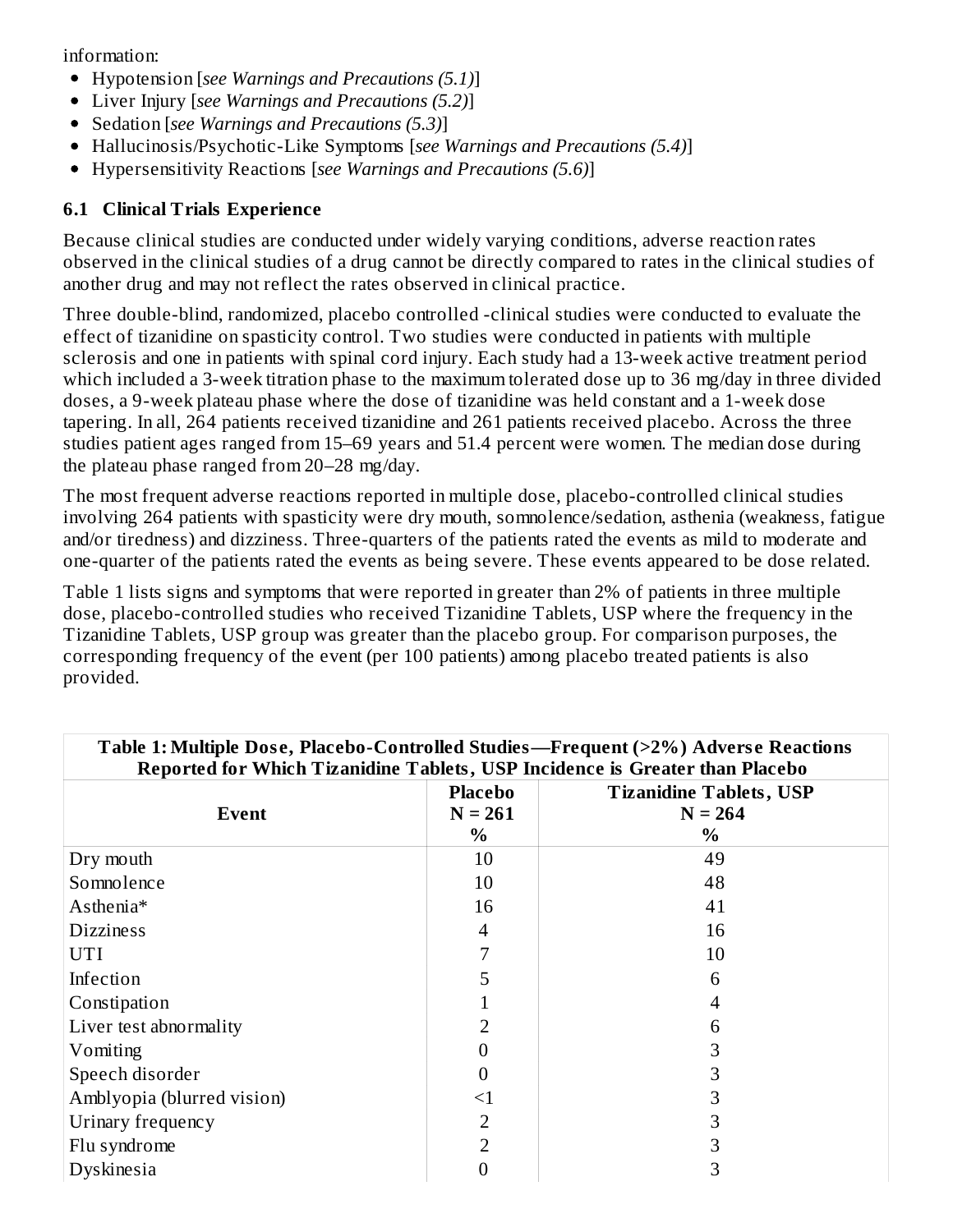| Nervousness | <u>.</u> |  |
|-------------|----------|--|
| Pharyngitis |          |  |
| Rhinitis    | -        |  |

\* (weakness, fatigue, and/or tiredness)

In the single dose, placebo-controlled study involving 142 patients with spasticity due to multiple sclerosis (Study 1) *[see Clinical Studies (14)]*, the patients were specifically asked if they had experienced any of the four most common adverse reactions: dry mouth, somnolence (drowsiness), asthenia (weakness, fatigue and/or tiredness) and dizziness. In addition, hypotension and bradycardia were observed. The occurrence of these reactions is summarized in Table 2. Other events were, in general, reported at a rate of 2% or less.

| Table 2: Single Dose, Placebo-Controlled Study—Common Adverse Reactions Reported |          |                                 |                                 |  |  |  |
|----------------------------------------------------------------------------------|----------|---------------------------------|---------------------------------|--|--|--|
|                                                                                  | Placebo  | <b>Tizanidine Tablets, USP,</b> | <b>Tizanidine Tablets, USP,</b> |  |  |  |
| Event                                                                            | $N = 48$ | $8 \text{ mg}, N = 45$          | 16 mg, $N = 49$                 |  |  |  |
|                                                                                  | $\%$     | $\%$                            | $\%$                            |  |  |  |
| Somnolence                                                                       | 31       | 78                              | 92                              |  |  |  |
| Dry mouth                                                                        | 35       | 76                              | 88                              |  |  |  |
| Asthenia*                                                                        | 40       | 67                              | 78                              |  |  |  |
| <b>Dizziness</b>                                                                 | 4        | 22                              | 45                              |  |  |  |
| Hypotension                                                                      |          | 16                              | 33                              |  |  |  |
| <b>Bradycardia</b>                                                               |          |                                 | 10                              |  |  |  |

\* (weakness, fatigue, and/or tiredness)

### **6.2 Post-Marketing Experience**

The following adverse reactions have been identified during post approval use of Tizanidine Tablets, USP. Because these reactions are reported voluntarily from a population of uncertain size, it is not always possible to reliably estimate their frequency or establish a causal relationship to drug exposure.

Certain events, such as somnolence, dry mouth, hypotension, decreased blood pressure, bradycardia, dizziness, weakness or asthenia, muscle spasms, hallucinations, fatigue, liver function test abnormality and hepatotoxicity, have been observed in post marketing and clinical trials and are discussed in previous sections of this document.

The following adverse reactions have been identified as occurring in the post marketing experience of Tizanidine Tablets, USP. Based on the information provided regarding these reactions, a causal relationship with Tizanidine Tablets, USP cannot be entirely excluded. The events are listed in order of decreasing clinical significance; severity in the post marketing setting is not reported.

- Stevens Johnson Syndrome
- Anaphylactic Reaction
- Exfoliative Dermatitis
- Ventricular Tachycardia
- Hepatitis
- Convulsion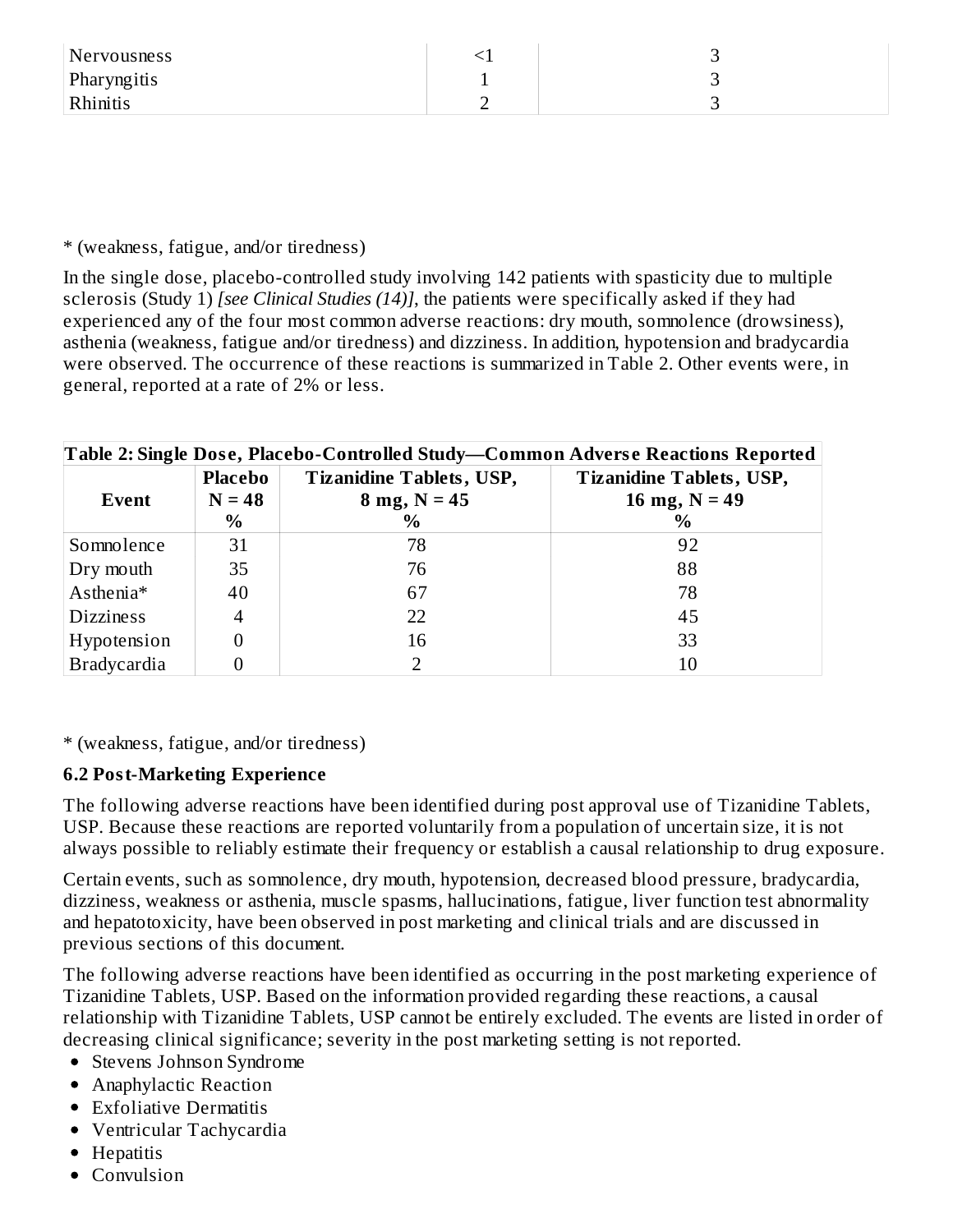- Depression
- Arthralgia
- Paresthesia
- $\bullet$  Rash
- Tremor

## **7 DRUG INTERACTIONS**

## **7.1 Fluvoxamine**

Concomitant use of fluvoxamine and Tizanidine Tablets, USP is contraindicated. Changes in pharmacokinetics of tizanidine when administered with fluvoxamine resulted in significantly decreased blood pressure, increased drowsiness, and increased psychomotor impairment. [*see Contraindications (4)* and *Clinical Pharmacology (12.3)*]

# **7.2 Ciprofloxacin**

Concomitant use of ciprofoxacin and Tizanidine Tablets, USP is contraindicated. Changes in pharmacokinetics of tizanidine when administered with ciprofloxacin resulted in significantly decreased blood pressure, increased drowsiness, and increased psychomotor impairment. [*see Contraindications (4)* and *Clinical Pharmacology (12.3)*]

# **7.3 CYP1A2 Inhibitors other than Fluvoxamine and Ciprofloxacin**

Because of potential drug interactions, concomitant use of Tizanidine Tablets, USP with other CYP1A2 inhibitors, such as zileuton, fluoroquinolones other than strong CYP1A2 inhibitors (which are contraindicated), antiarrythmics (amiodarone, mexiletine, propafenone, and verapamil), cimetidine, famotidine, oral contraceptives, acyclovir, and ticlopidine) should be avoided. If their use is clinically necessary, therapy should be initiated with 2 mg dose and increased in 2–4 mg steps daily based on patient response to therapy. If adverse reactions such as hypotension, bradycardia, or excessive drowsiness occur, reduce or discontinue Tizanidine Tablets, USP therapy. [*see Warnings and Precautions (5.5) and Clinical Pharmacology (12.3)*]

# **7.4 Oral Contraceptives**

Concomitant use of Tizanidine Tablets, USP with oral contraceptives is not recommended. However, if concomitant use is clinically necessary, initiate Tizanidine Tablets, USP with a single 2 mg dose and increase in 2–4 mg steps daily based on patient response to therapy. If adverse reactions such as hypotension, bradycardia, or excessive drowsiness occur, reduce or discontinue Tizanidine Tablets, USP therapy. [*see Clinical Pharmacology (12.3)*]

# **7.5 Alcohol**

Alcohol increases the overall amount of drug in the bloodstream after a dose of Tizanidine Tablets, USP. This was associated with an increase in adverse reactions of Tizanidine Tablets, USP. The CNS depressant effects of Tizanidine Tablets, USP and alcohol are additive. [*see Clinical Pharmacology (12.3)*]

# **7.6 Other CNS Depressants**

The sedative effects of Tizanidine Tablets, USP with CNS depressants (e.g., benzodiazepines, opioids, tricyclic antidepressants) may be additive. Monitor patients who take Tizanidine Tablets, USP with another CNS depressant for symptoms of excess sedation. [*see Clinical Pharmacology (12.3)*]

# **7.7 α -adrenergic agonists 2**

Because hypotensive effects may be cumulative, it is not recommended that Tizanidine Tablets, USP be lused with other α<sub>2</sub>-adrenergic agonists. [*see Warnings and Precautions (5.1)*]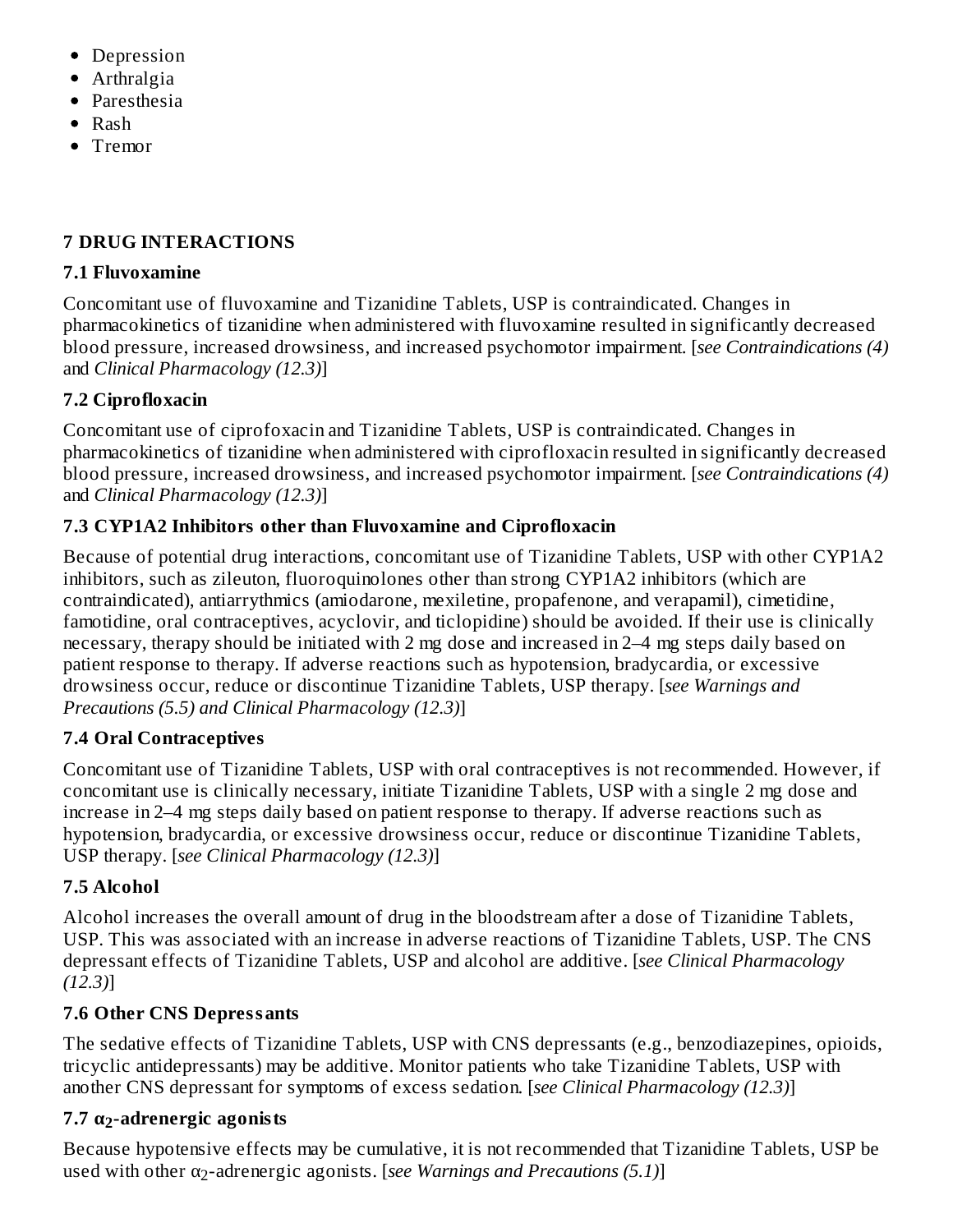### **8 USE IN SPECIFIC POPULATIONS**

#### **8.1 Pregnancy**

### **Pregnancy Category C**

Tizanidine Tablets, USP has not been studied in pregnant women. Tizanidine Tablets, USP should be given to pregnant women only if the benefit outweighs the risk to the unborn fetus. Reproduction studies performed in rats at a dose of 3 mg/kg, equal to the maximum recommended human dose on a mg/m<sup>2</sup> basis, and in rabbits at 30 mg/kg, 16 times the maximum recommended human dose on a mg/m<sup>2</sup> basis, did not show evidence of teratogenicity. Tizanidine at doses that are equal to and up to 8 times the maximum recommended human dose on a mg/m<sup>2</sup> basis increased gestation duration in rats. Prenatal and postnatal pup loss was increased and developmental retardation occurred. Post-implantation loss was increased in rabbits at doses of 1 mg/kg or greater, equal to or greater than 0.5 times the maximum recommended human dose on a mg/m<sup>2</sup> basis.

#### **8.3 Nursing Mothers**

It is not known whether this drug is excreted in human milk. Because many drugs are excreted in human milk, caution should be exercised when Tizanidine Tablets, USP is administered to a nursing woman.

### **8.4 Pediatric Us e**

Safety and effectiveness in pediatric patients have not been established.

### **8.5 Geriatric Us e**

Tizanidine Tablets, USP is known to be substantially excreted by the kidney, and the risk of adverse reactions to this drug may be greater in patients with impaired renal function. Because elderly patients are more likely to have decreased renal function, care should be taken in dose selection, and it may be useful to monitor renal function.

Clinical studies of Tizanidine Tablets, USP did not include sufficient numbers of subjects aged 65 and over to determine whether they respond differently than younger subjects. Cross-study comparison of pharmacokinetic data following single dose administration of 6 mg Tizanidine Tablets, USP showed that younger subjects cleared the drug four times faster than the elderly subjects. In elderly patients with renal insufficiency (creatinine clearance <25 mL/min), tizanidine clearance is reduced by more than 50% compared to healthy elderly subjects; this would be expected to lead to a longer duration of clinical effect. During titration, the individual doses should be reduced. If higher doses are required, individual doses rather than dosing frequency should be increased. Monitor elderly patients because they may have an increased risk for adverse reactions associated with Tizanidine Tablets, USP.

### **8.6 Impaired Renal Function**

Tizanidine Tablets, USP is known to be substantially excreted by the kidney, and the risk of adverse reactions to this drug may be greater in patients with impaired renal function. In patients with renal insufficiency (creatinine clearance < 25 mL/min) clearance was reduced by more than 50%. In these patients, during titration, the individual doses should be reduced. If higher doses are required, individual doses rather than dosing frequency should be increased. These patients should be monitored closely for the onset or increase in severity of the common adverse events (dry mouth, somnolence, asthenia and dizziness) as indicators of potential overdose. [*see Dosage and Administration (2.2), Warnings and Precautions (5.7) and Clinical Pharmacology (12.3)*]

## **8.7 Impaired Hepatic Function**

The influence of hepatic impairment on the pharmacokinetics of tizanidine has not been evaluated. Because tizanidine is extensively metabolized in the liver, hepatic impairment would be expected to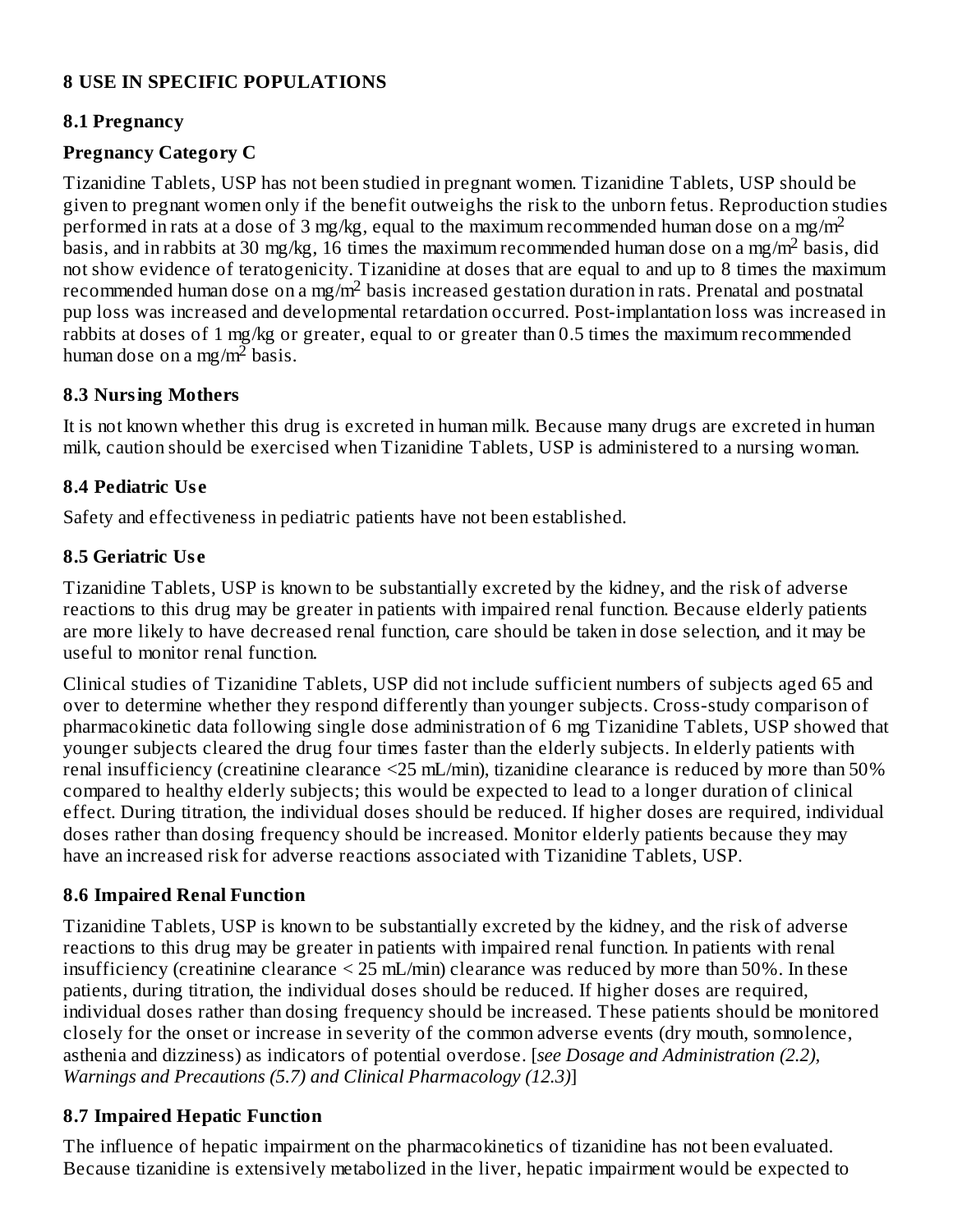have significant effects on pharmacokinetics of tizanidine. [*see Dosing and Administration (2.3), Warnings and Precautions (5.2), and Clinical Pharmacology (12.3)*].

## **9 DRUG ABUSE AND DEPENDENCE**

### **9.2 Abus e**

Abuse potential was not evaluated in human studies. Rats were able to distinguish tizanidine from saline in a standard discrimination paradigm, after training, but failed to generalize the effects of morphine, cocaine, diazepam, or phenobarbital to tizanidine.

## **9.3 Dependence**

Tizanidine is closely related to clonidine, which is often abused in combination with narcotics and is known to cause symptoms of rebound upon abrupt withdrawal. Three cases of rebound symptoms on sudden withdrawal of tizanidine have been reported. The case reports suggest that these patients were also misusing narcotics. Withdrawal symptoms included hypertension, tachycardia, hypertonia, tremor, and anxiety. Withdrawal symptoms are more likely to occur in cases where high doses are used, especially for prolonged periods, or with concomitant use of narcotics. If therapy needs to be discontinued, the dose should be decreased slowly to minimize the risk of withdrawal symptoms [*see Dosage and Administration (2.2)*].

Monkeys were shown to self-administer tizanidine in a dose-dependent manner, and abrupt cessation of tizanidine produced transient signs of withdrawal at doses > 35 times the maximum recommended human dose on a mg/m<sup>2</sup> basis. These transient withdrawal signs (increased locomotion, body twitching, and aversive behavior toward the observer) were not reversed by naloxone administration.

## **10 OVERDOSAGE**

A review of the safety surveillance database revealed cases of intentional and accidental Tizanidine Tablets, USP overdose. Some of the cases resulted in fatality and many of the intentional overdoses were with multiple drugs including CNS depressants. The clinical manifestations of tizanidine overdose were consistent with its known pharmacology. In the majority of cases a decrease in sensorium was observed including lethargy, somnolence, confusion and coma. Depressed cardiac function is also observed including most often bradycardia and hypotension. Respiratory depression is another common feature of tizanidine overdose.

Should overdose occur, basic steps to ensure the adequacy of an airway and the monitoring of cardiovascular and respiratory systems should be undertaken. Tizanidine is a lipid-soluble drug, which is only slightly soluble in water and methanol. Therefore, dialysis is not likely to be an efficient method of removing drug from the body. In general, symptoms resolve within one to three days following discontinuation of tizanidine and administration of appropriate therapy. Due to the similar mechanism of action, symptoms and management of tizanidine overdose are similar to that following clonidine overdose. For the most recent information concerning the management of overdose, contact a poison control center.

## **11 DESCRIPTION**

Tizanidine Tablets, USP (tizanidine hydrochloride) is a central alpha<sub>2</sub>-adrenergic agonist. Tizanidine HCl is a white to off-white, fine crystalline powder, which is odorless or with a faint characteristic odor. Tizanidine is slightly soluble in water and methanol; solubility in water decreases as the pH increases. Its chemical name is 5-chloro-4-(2-imidazolin-2-ylamino)-2,1,3-benzothiadiazole monohydrochloride. Tizanidine's molecular formula is  $\rm{C_9H_8CIN_5S-HCl}$ , its molecular weight is 290.2 and its structural formula is: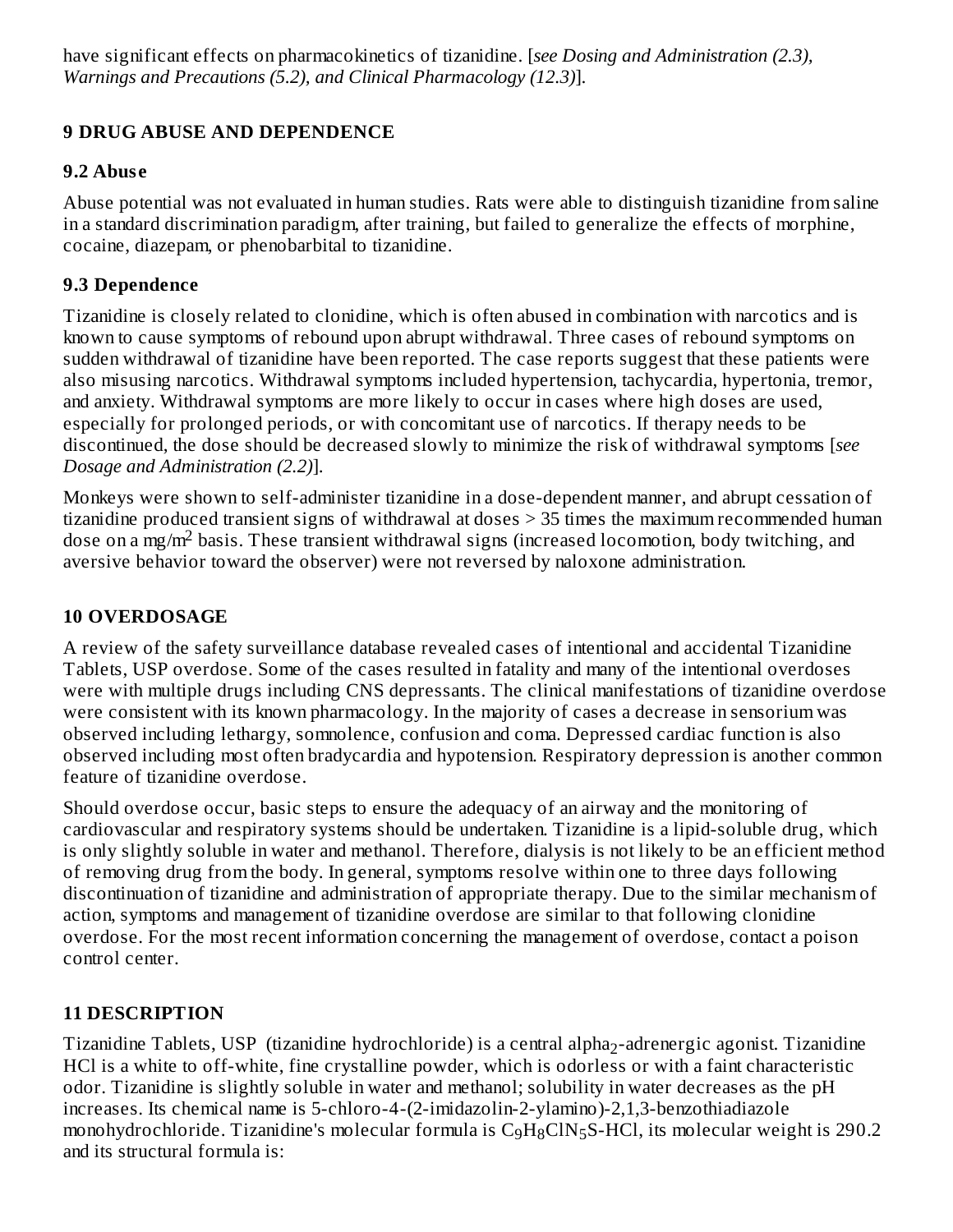

Tizanidine Tablets, USP are supplied as 2 mg and 4 mg tablets for oral administration. Tizanidine Tablets, USP contain the active ingredient, tizanidine hydrochloride (2.288 mg equivalent to 2 mg tizanidine base and 4.576 mg equivalent to 4 mg tizanidine base), and the inactive ingredients, colloidal silicon dioxide, stearic acid, microcrystalline cellulose, lactose monohydrate and anhydrous lactose.

## **12 CLINICAL PHARMACOLOGY**

#### **12.1 Mechanism of Action**

Tizanidine is a central alpha-2-adrenergic receptor agonist and presumably reduces spasticity by increasing presynaptic inhibition of motor neurons. The effects of tizanidine are greatest on polysynaptic pathways. The overall effect of these actions is thought to reduce facilitation of spinal motor neurons.

#### **12.3 Pharmacokinetics**

#### Absorption and Distribution

Following oral administration, tizanidine is essentially completely absorbed. The absolute oral bioavailability of tizanidine is approximately  $40\%$  (CV = 24%), due to extensive first-pass hepatic metabolism. Tizanidine is extensively distributed throughout the body with a mean steady state volume of distribution of 2.4 L/kg (CV = 21%) following intravenous administration in healthy adult volunteers. Tizanidine is approximately 30% bound to plasma proteins.

Differences between Tizanidine Capsules and Tizanidine Tablets, USP

Tizanidine Capsules and Tizanidine Tablets, USP are bioequivalent to each other under fasting conditions, but not under fed conditions. A single dose of either two 4 mg tablets or two 4 mg capsules was administered under fed and fasting conditions in an open label, four period, randomized crossover study in 96 human volunteers, of whom 81 were eligible for the statistical analysis. Following oral administration of either the tablet or capsule (in the fasted state), peak plasma concentrations of tizanidine occurred 1.0 hours after dosing with a half-life of approximately 2 hours. When two 4 mg tablets were administered with food, the mean maximal plasma concentration was increased by approximately 30%, and the median time to peak plasma concentration was increased by 25 minutes, to 1 hour and 25 minutes. In contrast, when two 4 mg capsules were administered with food, the mean maximal plasma concentration was decreased by 20%, the median time to peak plasma concentration was increased 2 to 3 hours. Consequently, the mean  $\mathsf{C}_{\max}$  for the capsule when administered with food is approximately 66% the  $\mathsf{C}_{\max}$  for the tablet when administered with food.

Food also increased the extent of absorption for both the tablets and capsules. The increase with the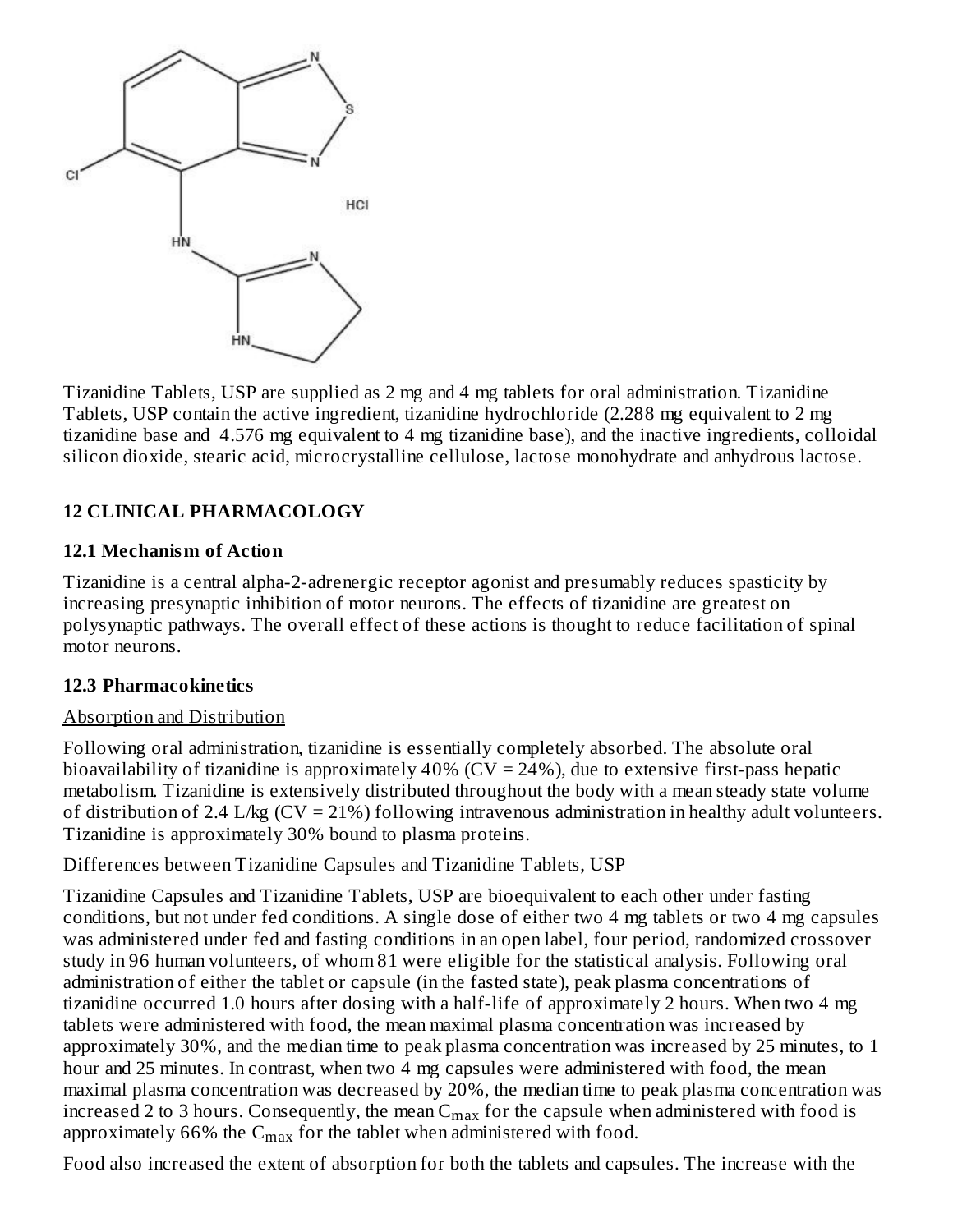tablet ( $\sim$ 30%) was significantly greater than with the capsule ( $\sim$ 10%). Consequently when each was administered with food, the amount absorbed from the capsule was about 80% of the amount absorbed from the tablet. Administration of the capsule contents sprinkled on applesauce was not bioequivalent to administration of an intact capsule under fasting conditions. Administration of the capsule contents on applesauce resulted in a 15%–20% increase in  $\rm{C_{max}}$  and  $\rm{AUC}$  of tizanidine and a 15 minute decrease in the median lag time and time to peak concentration compared to administration of an intact capsule while fasting.





### Metabolism and Excretion

Tizanidine has linear pharmacokinetics over the doses studied in clinical development (1–20 mg). Tizanidine has a half-life of approximately 2.5 hours (CV=33%). Approximately 95% of an administered dose is metabolized. The primary cytochrome P450 isoenzyme involved in tizanidine metabolism is CYP1A2. Tizanidine metabolites are not known to be active; their half-lives range from 20 to 40 hours.

Following single and multiple oral dosing of 14C-tizanidine, an average of 60% and 20% of total radioactivity was recovered in the urine and feces, respectively.

#### Special Populations

### *Age Effects*

No specific pharmacokinetic study was conducted to investigate age effects. Cross study comparison of pharmacokinetic data following single dose administration of 6 mg Tizanidine Tablets, USP showed that younger subjects cleared the drug four times faster than the elderly subjects. Tizanidine Tablets, USP has not been evaluated in children. [*see Use in Specific Populations (8.4,* 8.5*)*]

### *Hepatic Impairment*

The influence of hepatic impairment on the pharmacokinetics of tizanidine has not been evaluated.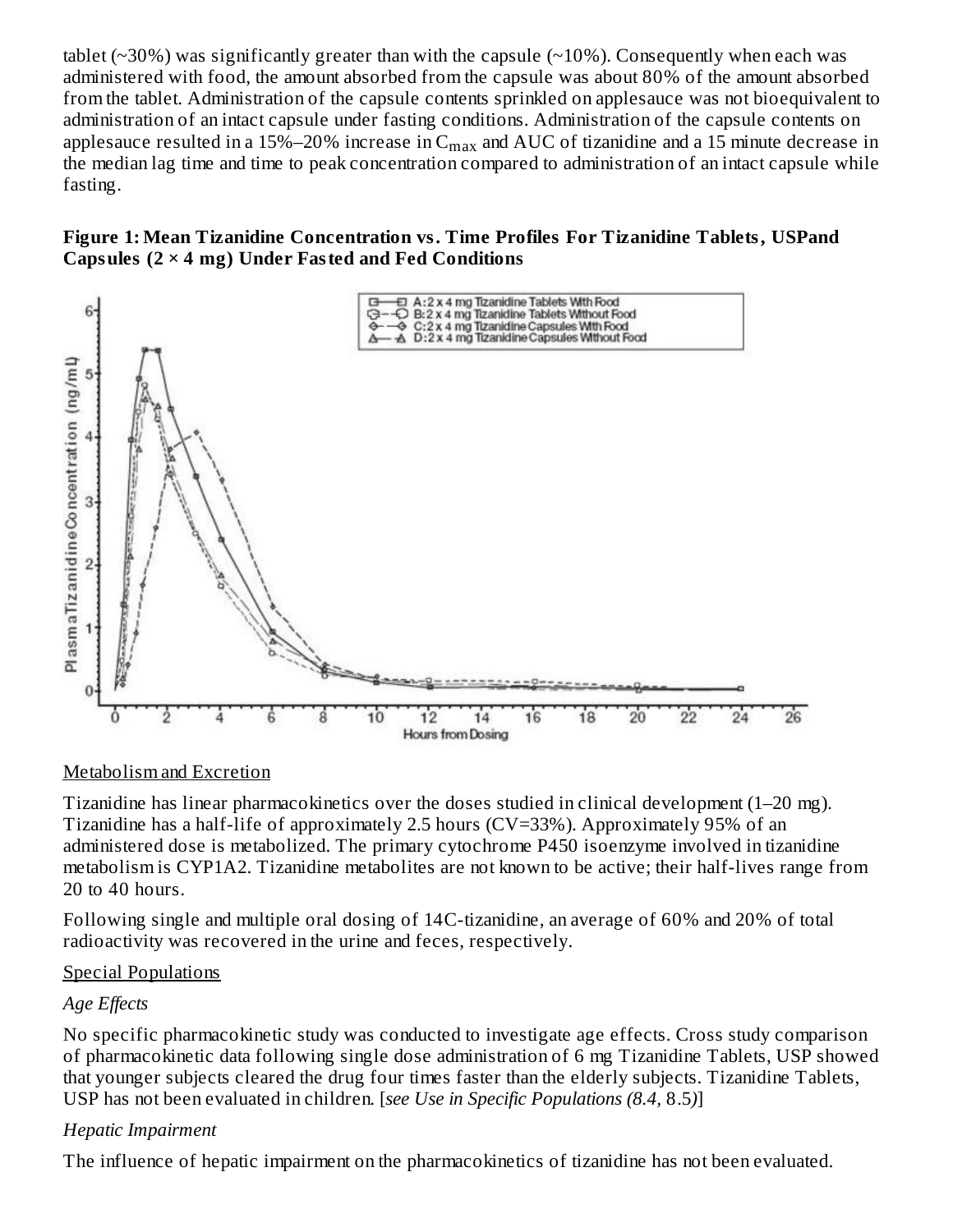Because tizanidine is extensively metabolized in the liver, hepatic impairment would be expected to have significant effects on pharmacokinetics of tizanidine. Tizanidine Tablets, USP is not recommended in this patient population [*see Use in Specific Populations (8.7)*]

### *Renal Impairment*

Tizanidine clearance is reduced by more than 50% in elderly patients with renal insufficiency (creatinine clearance < 25 mL/min) compared to healthy elderly subjects; this would be expected to lead to a longer duration of clinical effect. Tizanidine Tablets, USP should be used with caution in renally impaired patients [*see Warnings and Precautions (5.7) and Use in Specific Populations (8.6)].*

#### *Gender Effects*

No specific pharmacokinetic study was conducted to investigate gender effects. Retrospective analysis of pharmacokinetic data, however, following single and multiple dose administration of 4 mg Tizanidine Tablets, USP showed that gender had no effect on the pharmacokinetics of tizanidine.

#### *Race Effects*

Pharmacokinetic differences due to race have not been studied.

### **Drug Interactions**

#### CYP1A2 Inhibitors

The interaction between Tizanidine Tablets, USP and either fluvoxamine or ciprofloxacin is most likely due to inhibition of CYP1A2 by fluvoxamine or ciprofloxacin. The effect of fluvoxamine on the pharmacokinetics of a single 4 mg dose of Tizanidine Tablets, USP was studied in 10 healthy subjects. The  $\rm{C_{max}}$ , AUC, and half-life of tizanidine increased by 12-fold, 33-fold, and 3-fold, respectively. The effect of ciprofloxacin on the pharmacokinetics of a single 4 mg dose of Tizanidine Tablets, USP was studied in 10 healthy subjects. The  $\mathsf{C}_{\max}$  and  $\mathsf{AUC}$  of tizanidine increased by 7-fold and 10-fold, respectively. [*see Contraindications (4)*]

Although there have been no clinical studies evaluating the effects of other CYP1A2 inhibitors on tizanidine, other CYP1A2 inhibitors, such as zileuton, other fluoroquinolones, antiarrythmics (amiodarone, mexiletine, propafenone and verapamil), cimetidine, famotidine oral contraceptives, acyclovir and ticlopidine, may also lead to substantial increases in tizanidine blood concentrations [*see Warnings and Precautions (5.5)*].

In vitro studies of cytochrome P450 isoenzymes using human liver microsomes indicate that neither tizanidine nor the major metabolites are likely to affect the metabolism of other drugs metabolized by cytochrome P450 isoenzymes.

#### Oral Contraceptives

No specific pharmacokinetic study was conducted to investigate interaction between oral contraceptives and Tizanidine Tablets, USP. Retrospective analysis of population pharmacokinetic data following single and multiple dose administration of 4 mg Tizanidine Tablets, USP, however, showed that women concurrently taking oral contraceptives had 50% lower clearance of tizanidine compared to women not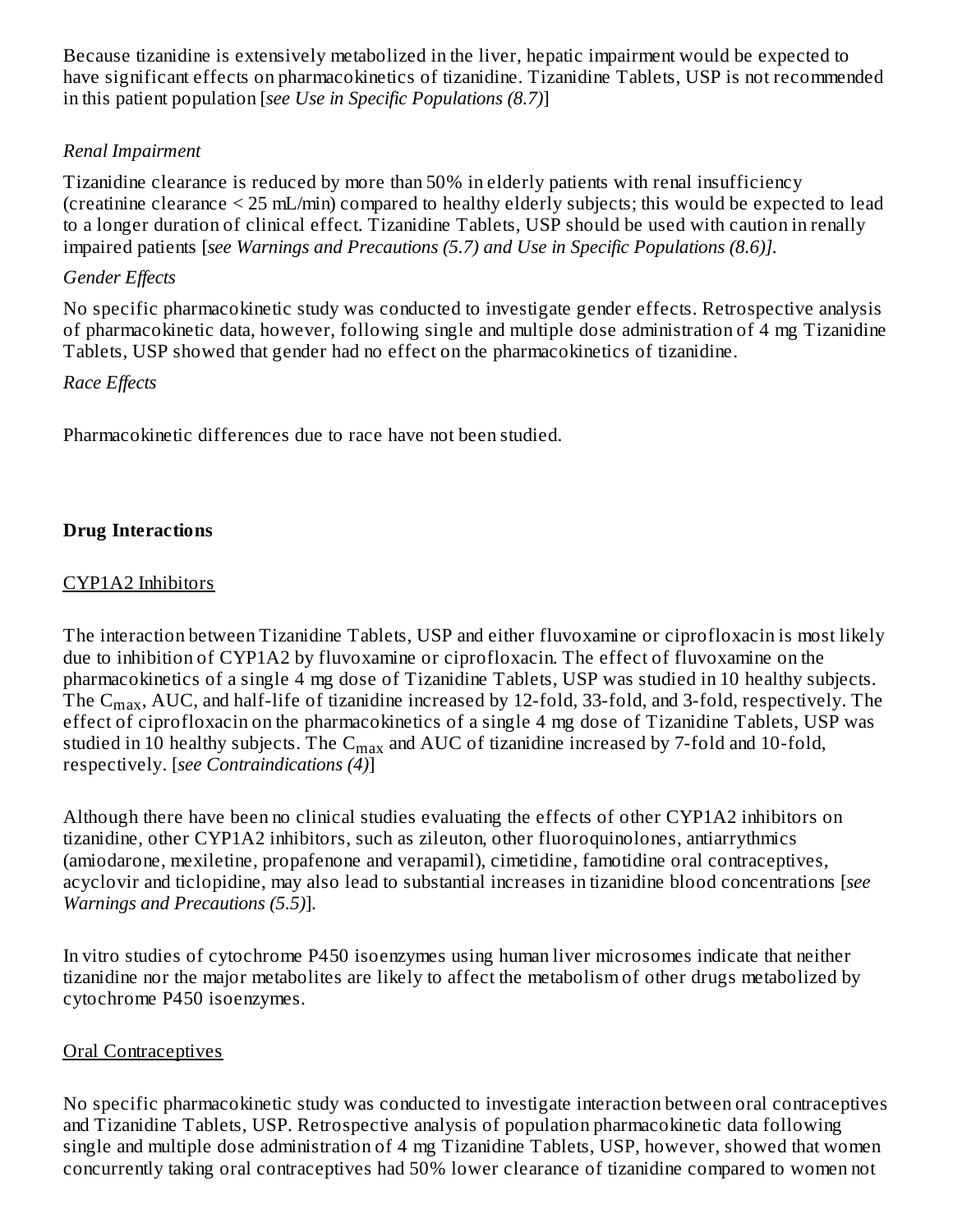on oral contraceptives [*see Warnings and Precautions (5.5)*].

## Acetaminophen

Tizanidine delayed the  $\rm T_{max}$  of acetaminophen by 16 minutes. Acetaminophen did not affect the pharmacokinetics of tizanidine.

## Alcohol

Alcohol increased the AUC of tizanidine by approximately 20%, while also increasing its  $\rm{C_{max}}$  by approximately 15%. This was associated with an increase in side effects of tizanidine. The CNS depressant effects of tizanidine and alcohol are additive.

## **13 NONCLINICAL TOXICOLOGY**

### **13.1 Carcinogenesis & Mutagenesis & Impairment Of Fertility**

### **Carcinogenesis**

Tizanidine was administered to mice for 78 weeks at oral doses up to 16 mg/kg/day, which is 2 times the maximum recommended human dose (MRHD) on a mg/m<sup>2</sup> basis. Tizanidine was administered to rats for 104 weeks at oral doses up to 9 mg/kg/day, which is 2.5 times the MRHD on a mg/m<sup>2</sup> basis. There was no increase in tumors in either species.

### **Mutagenesis**

Tizanidine was negative in *in vitro* (bacterial reverse mutation [Ames], mammalian gene mutation, and chromosomal aberration test in mammalian cells) and *in vivo* (bone marrow micronucleus, and cytogenetics) assay.

### **Impairment of fertility**

Oral administration of tizanidine resulted in reduced fertility in male and female rats following doses of 30 and 10 mg/kg/day, respectively. No effect on fertility was observed at doses of 10 (male) and 3 (female) mg/kg/day, which are approximately 8 and 3 times, respectively, the MRHD on a mg/m<sup>2</sup> basis).

## **14 CLINICAL STUDIES**

Tizanidine's capacity to reduce increased muscle tone associated with spasticity was demonstrated in two adequate and well controlled studies in patients with multiple sclerosis or spinal cord injury (Studies 1 and 2).

### *Single-Dose Study in Patients with Multiple Sclerosis with Spasticity*

In Study 1, patients with multiple sclerosis were randomized to receive single oral doses of drug or placebo. Patients and assessors were blind to treatment assignment and efforts were made to reduce the likelihood that assessors would become aware indirectly of treatment assignment (e.g., they did not provide direct care to patients and were prohibited from asking questions about side effects). In all, 140 patients received placebo, 8 mg or 16 mg of Tizanidine Tablets, USP.

Response was assessed by physical examination; muscle tone was rated on a 5 point scale (Ashworth score), with a score of 0 used to describe normal muscle tone. A score of 1 indicated a slight spastic catch while a score of 2 indicated more marked muscle resistance. A score of 3 was used to describe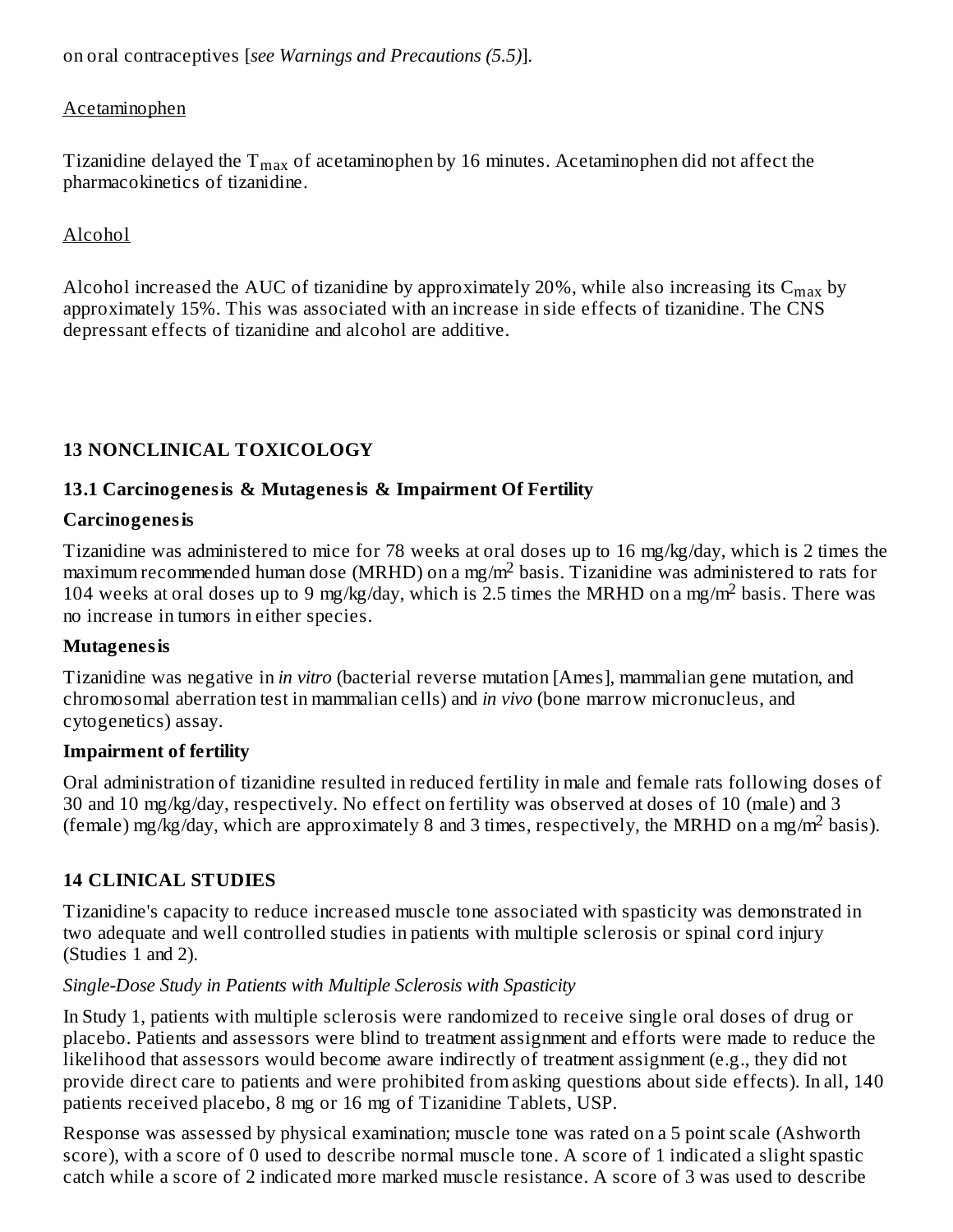considerable increase in tone, making passive movement difficult. A muscle immobilized by spasticity was given a score of 4. Spasm counts were also collected.

Assessments were made at 1, 2, 3 and 6 hours after treatment. A statistically significant reduction of the Ashworth score for Tizanidine Tablets, USP compared to placebo was detected at 1, 2 and 3 hours after treatment. Figure 2 below shows a comparison of the mean change in muscle tone from baseline as measured by the Ashworth scale. The greatest reduction in muscle tone was 1 to 2 hours after treatment. By 6 hours after treatment, muscle tone in the 8 and 16 mg Tizanidine Tablets, USP groups was indistinguishable from muscle tone in placebo treated patients. Within a given patient, improvement in muscle tone was correlated with plasma concentration. Plasma concentrations were variable from patient to patient at a given dose. Although 16 mg produced a larger effect, adverse events including hypotension were more common and more severe than in the 8 mg group. There were no differences in the number of spasms occurring in each group.

**Figure 2: Single Dos e Study—Mean Change in Mus cle Tone from Bas eline as Measured by the Ashworth Scale ± 95% Confidence Interval (A Negative Ashworth Score Signifies an Improvement in Mus cle Tone from Bas eline)**



*Seven-Week Study in Patients with Spinal Cord Injury with Spasticity*

In a 7-week study (Study 2), 118 patients with spasticity secondary to spinal cord injury were randomized to either placebo or Tizanidine Tablets, USP. Steps similar to those taken in the first study were employed to ensure the integrity of blinding.

Patients were titrated over 3 weeks up to a maximum tolerated dose or 36 mg daily given in three unequal doses (e.g., 10 mg given in the morning and afternoon and 16 mg given at night). Patients were then maintained on their maximally tolerated dose for 4 additional weeks (i.e., maintenance phase). Throughout the maintenance phase, muscle tone was assessed on the Ashworth scale within a period of 2.5 hours following either the morning or afternoon dose. The number of daytime spasms was recorded daily by patients.

At endpoint (the protocol-specified time of outcome assessment), there was a statistically significant reduction in muscle tone and frequency of spasms in the Tizanidine Tablets, USP treated group compared to placebo. The reduction in muscle tone was not associated with a reduction in muscle strength (a desirable outcome) but also did not lead to any consistent advantage of Tizanidine Tablets, USP treated patients on measures of activities of daily living. Figure 3 below shows a comparison of the mean change in muscle tone from baseline as measured by the Ashworth scale.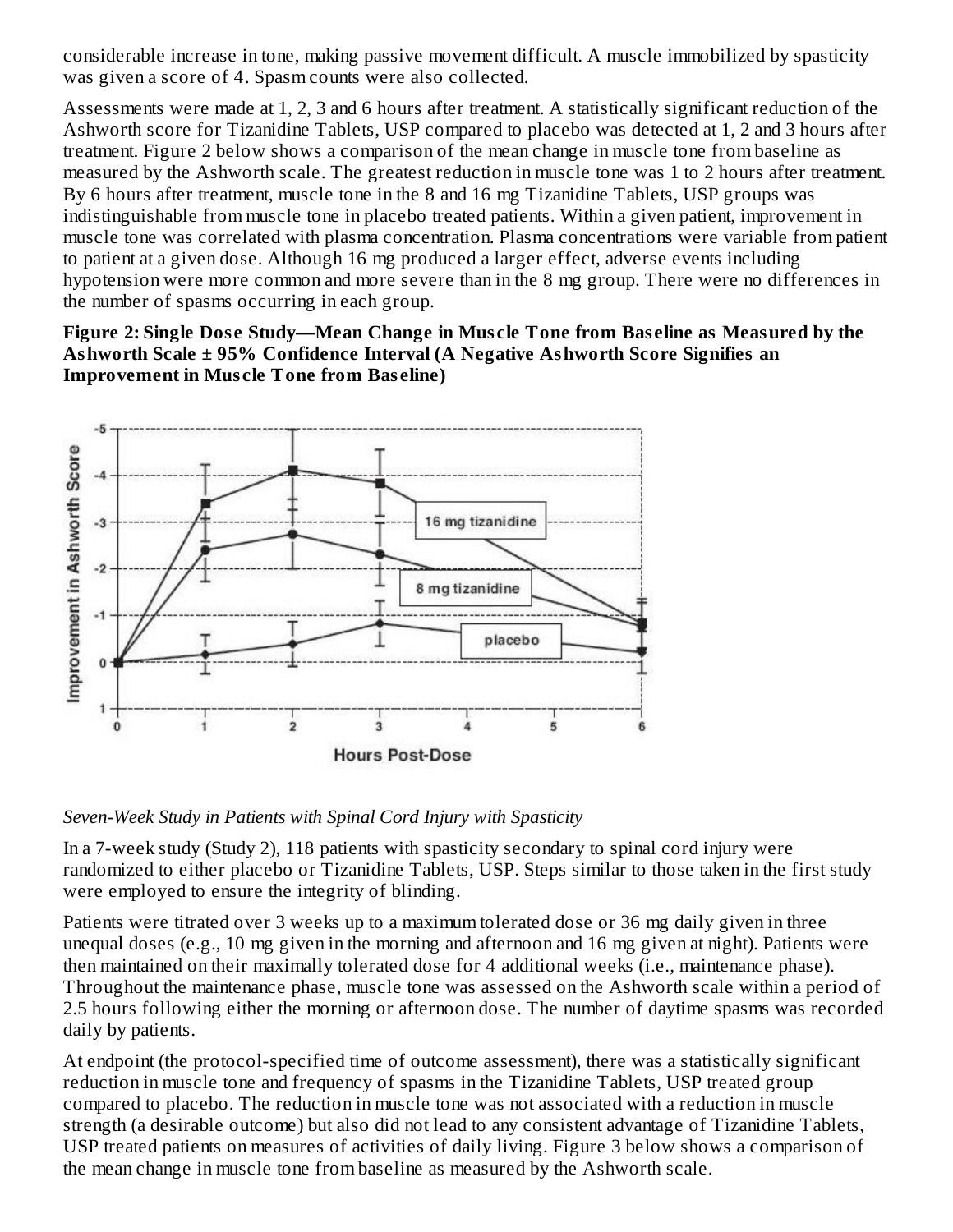**Figure 3: Seven Week Study—Mean Change in Mus cle Tone 0.5–2.5 Hours After Dosing as Measured by the Ashworth Scale ± 95% Confidence Interval (A Negative Ashworth Score Signifies an Improvement in Mus cle Tone from Bas eline)**



### **16 HOW SUPPLIED/STORAGE AND HANDLING**

#### **16.2 Tizanidine Tablets, USP Tablets**

Tizanidine Tablets, USP 4 mg are available as; white to off-white, round, flat beveled, uncoated tablets debossed with product code "503" on one side, and quadrisecting score on the other.

```
120 TABLET in a BOTTLE
(53217-211-02)
240 TABLET in a BOTTLE
(53217-211-04)
15 TABLET in a BOTTLE (53217-
211-15)
150 TABLET in a BOTTLE
(53217-211-30)
60 TABLET in a BOTTLE (53217-
211-60)
90 TABLET in a BOTTLE (53217-
211-90)
```
Store at 25°C (77°F); excursions permitted 15° to 30°C (59° to 86°F) [see USP Controlled Room Temperature]. Dispense in containers with child resistant closure.

Repackaged by

Aidarex Pharmaceuticals, LLC

Corona, CA 92880

# **17 PATIENT COUNSELING INFORMATION**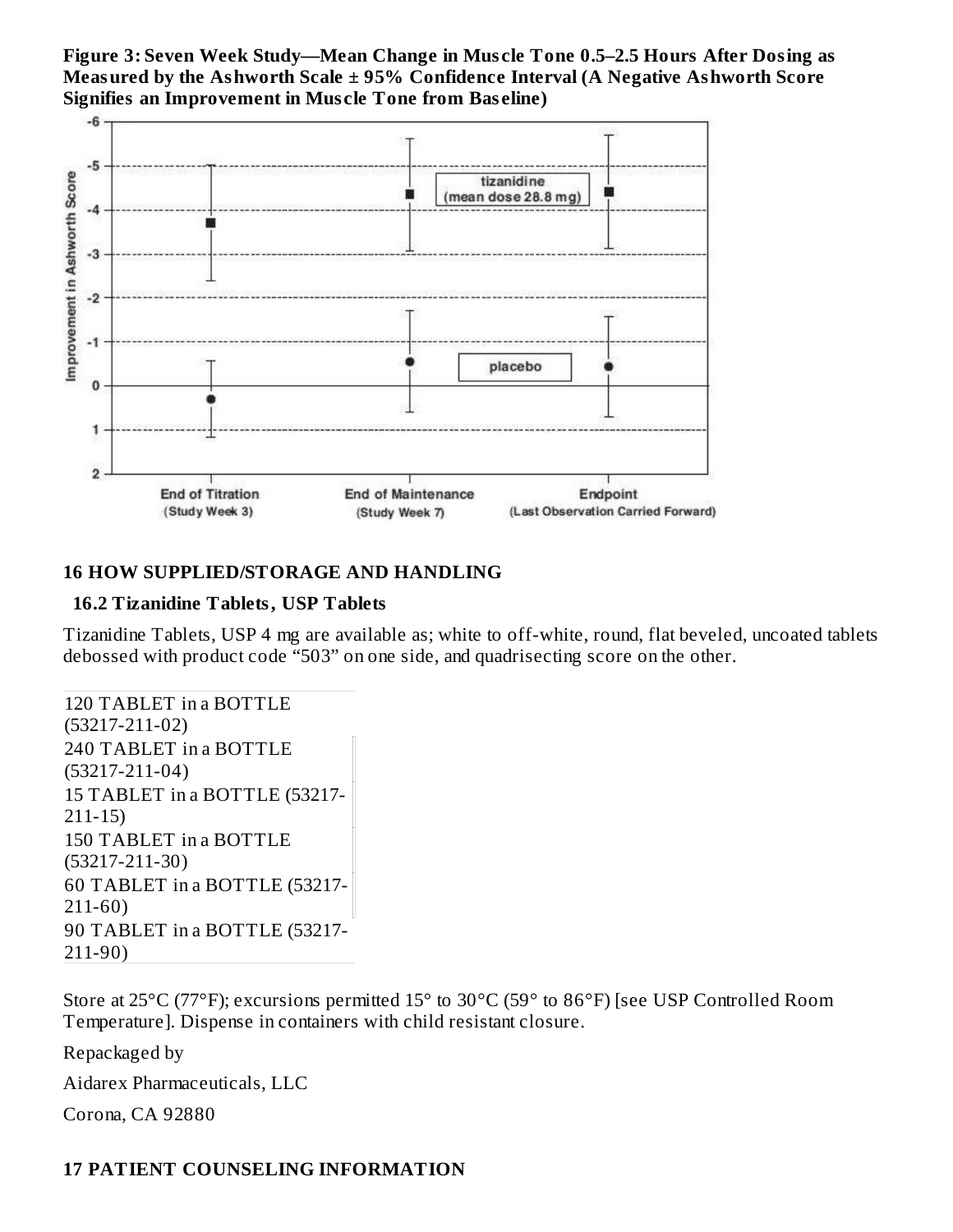#### Serious Drug Interactions

Advise patients they should not take Tizanidine Tablets, USP if they are taking fluvoxamine or ciprofloxacin because of the increased risk of serious adverse reactions including severe lowering of blood pressure and sedation. Instruct patients to inform their physicians or pharmacists when they start or stop taking any medication because of the risks associated with interaction between Tizanidine Tablets, USP and other medicines.

#### Tizanidine Tablets, USP Dosing

Tell patients to take Tizanidine Tablets, USP exactly as prescribed (consistently either with or without food) and not to switch between tablets and capsules. Inform patients that they should not take more Tizanidine Tablets, USP than prescribed because of the risk of adverse events at single doses greater than 8 mg or total daily doses greater than 36 mg. Tell patients that they should not suddenly discontinue Tizanidine Tablets, USP, because rebound hypertension and tachycardia may occur.

#### Effects of Tizanidine Tablets, USP

Warn patients that they may experience hypotension and to be careful when changing from a lying or sitting to a standing position. Tell patients that Tizanidine Tablets, USP may cause them to become sedated or somnolent and they should be careful when performing activities that require alertness, such as driving a vehicle or operating machinery. Tell patients that the sedation may be additive when Tizanidine Tablets, USP is taken in conjunction with drugs (baclofen, benzodiazepines) or substances (e.g., alcohol) that act as CNS depressants. Remind patients that if they depend on their spasticity to sustain posture and balance in locomotion, or whenever spasticity is utilized to obtain increased function, that Tizanidine Tablets, USP decreases spasticity and caution should be used.

**Distributed by: Sun Pharmaceutical Industries, Inc. Cranbury, NJ 08512**

Revised: 09/2014

## **PACKAGE LABEL.PRINCIPAL DISPLAY PANEL**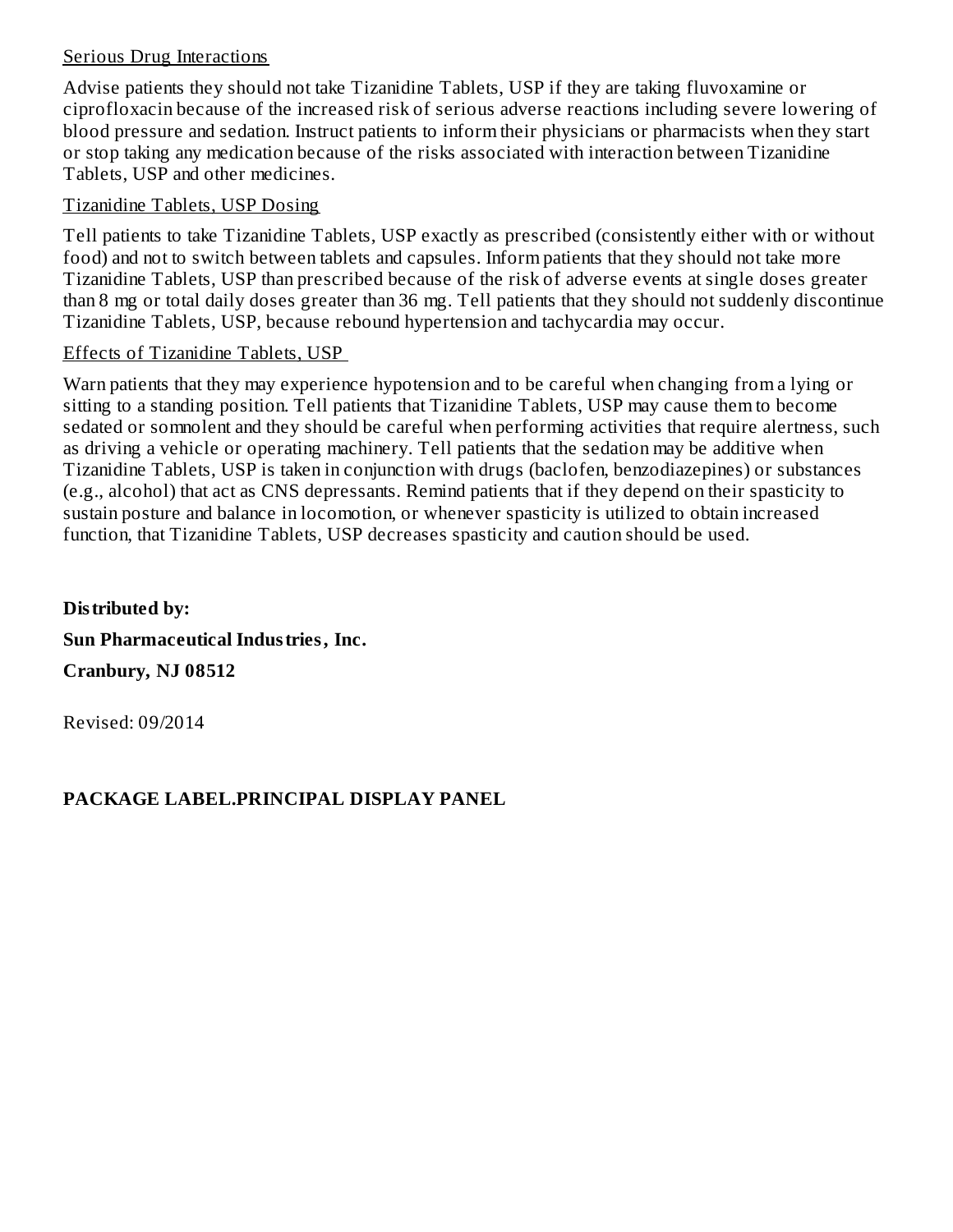# **TIZANIDINE**

|        | tizanidine tablet                           |            |                                                                                                         |              |  |                             |                   |                              |          |
|--------|---------------------------------------------|------------|---------------------------------------------------------------------------------------------------------|--------------|--|-----------------------------|-------------------|------------------------------|----------|
|        |                                             |            |                                                                                                         |              |  |                             |                   |                              |          |
|        | <b>Product Information</b>                  |            |                                                                                                         |              |  |                             |                   |                              |          |
|        | Product Type                                |            | HUMAN PRESCRIPTION DRUG                                                                                 |              |  | Item Code (Source)          |                   | NDC:53217-211(NDC:57664-503) |          |
|        | <b>Route of Administration</b>              |            | ORAL                                                                                                    |              |  |                             |                   |                              |          |
|        |                                             |            |                                                                                                         |              |  |                             |                   |                              |          |
|        |                                             |            |                                                                                                         |              |  |                             |                   |                              |          |
|        | <b>Active Ingredient/Active Moiety</b>      |            |                                                                                                         |              |  |                             |                   |                              |          |
|        |                                             |            | <b>Ingredient Name</b>                                                                                  |              |  |                             |                   | <b>Basis of Strength</b>     | Strength |
|        |                                             |            | TIZANIDINE HYDRO CHLO RIDE (UNII: B53E3NMY5C) (TIZANIDINE - UNII:6A106C00GW)                            |              |  |                             | <b>TIZANIDINE</b> |                              | 4 mg     |
|        |                                             |            |                                                                                                         |              |  |                             |                   |                              |          |
|        |                                             |            |                                                                                                         |              |  |                             |                   |                              |          |
|        | <b>Inactive Ingredients</b>                 |            |                                                                                                         |              |  |                             |                   |                              |          |
|        |                                             |            | <b>Ingredient Name</b>                                                                                  |              |  |                             |                   |                              | Strength |
|        | ANHYDROUS LACTOSE (UNII: 3SY5LH9 PMK)       |            |                                                                                                         |              |  |                             |                   |                              |          |
|        | LACTOSE MONOHYDRATE (UNII: EWQ57Q8I5X)      |            |                                                                                                         |              |  |                             |                   |                              |          |
|        | <b>SILICON DIO XIDE (UNII: ETJ7Z6 XBU4)</b> |            |                                                                                                         |              |  |                             |                   |                              |          |
|        |                                             |            | CELLULOSE, MICRO CRYSTALLINE (UNII: OP1R32D61U)                                                         |              |  |                             |                   |                              |          |
|        | <b>STEARIC ACID (UNII: 4ELV7Z65AP)</b>      |            |                                                                                                         |              |  |                             |                   |                              |          |
|        |                                             |            |                                                                                                         |              |  |                             |                   |                              |          |
|        |                                             |            |                                                                                                         |              |  |                             |                   |                              |          |
|        | <b>Product Characteristics</b>              |            |                                                                                                         |              |  |                             |                   |                              |          |
|        | Color                                       |            | <b>WHITE</b>                                                                                            | <b>Score</b> |  |                             |                   | 4 pieces                     |          |
|        | <b>Shape</b>                                |            | <b>ROUND</b>                                                                                            | <b>Size</b>  |  | 9mm                         |                   |                              |          |
| Flavor |                                             |            | <b>Imprint Code</b>                                                                                     |              |  |                             | 503               |                              |          |
|        | <b>Contains</b>                             |            |                                                                                                         |              |  |                             |                   |                              |          |
|        |                                             |            |                                                                                                         |              |  |                             |                   |                              |          |
|        |                                             |            |                                                                                                         |              |  |                             |                   |                              |          |
|        | <b>Packaging</b>                            |            |                                                                                                         |              |  |                             |                   |                              |          |
| #      | <b>Item Code</b>                            |            | <b>Package Description</b>                                                                              |              |  | <b>Marketing Start Date</b> |                   | <b>Marketing End Date</b>    |          |
|        | 1 NDC:53217-211-02                          |            | 120 in 1 BOTTLE; Type 0: Not a Combination Product                                                      |              |  | 12/11/2003                  |                   |                              |          |
|        | 2 NDC:53217-211-04                          |            | 240 in 1 BOTTLE; Type 0: Not a Combination Product                                                      |              |  | 12/11/2003                  |                   |                              |          |
|        | 3 NDC:53217-211-15                          |            | 15 in 1 BOTTLE; Type 0: Not a Combination Product                                                       |              |  | 12/11/2003                  |                   |                              |          |
| 4      | NDC:53217-211-30<br>5 NDC:53217-211-60      |            | 150 in 1 BOTTLE; Type 0: Not a Combination Product<br>60 in 1 BOTTLE; Type 0: Not a Combination Product |              |  | 12/11/2003<br>12/11/2003    |                   |                              |          |
|        | 6 NDC:53217-211-90                          |            | 90 in 1 BOTTLE; Type 0: Not a Combination Product                                                       |              |  | 12/11/2003                  |                   |                              |          |
|        |                                             |            |                                                                                                         |              |  |                             |                   |                              |          |
|        |                                             |            |                                                                                                         |              |  |                             |                   |                              |          |
|        |                                             |            |                                                                                                         |              |  |                             |                   |                              |          |
|        | <b>Marketing Information</b>                |            |                                                                                                         |              |  |                             |                   |                              |          |
|        | <b>Marketing Category</b>                   |            | <b>Application Number or Monograph Citation</b>                                                         |              |  | <b>Marketing Start Date</b> |                   | <b>Marketing End Date</b>    |          |
|        | <b>ANDA</b>                                 | ANDA076416 |                                                                                                         |              |  | 12/11/2003                  |                   |                              |          |